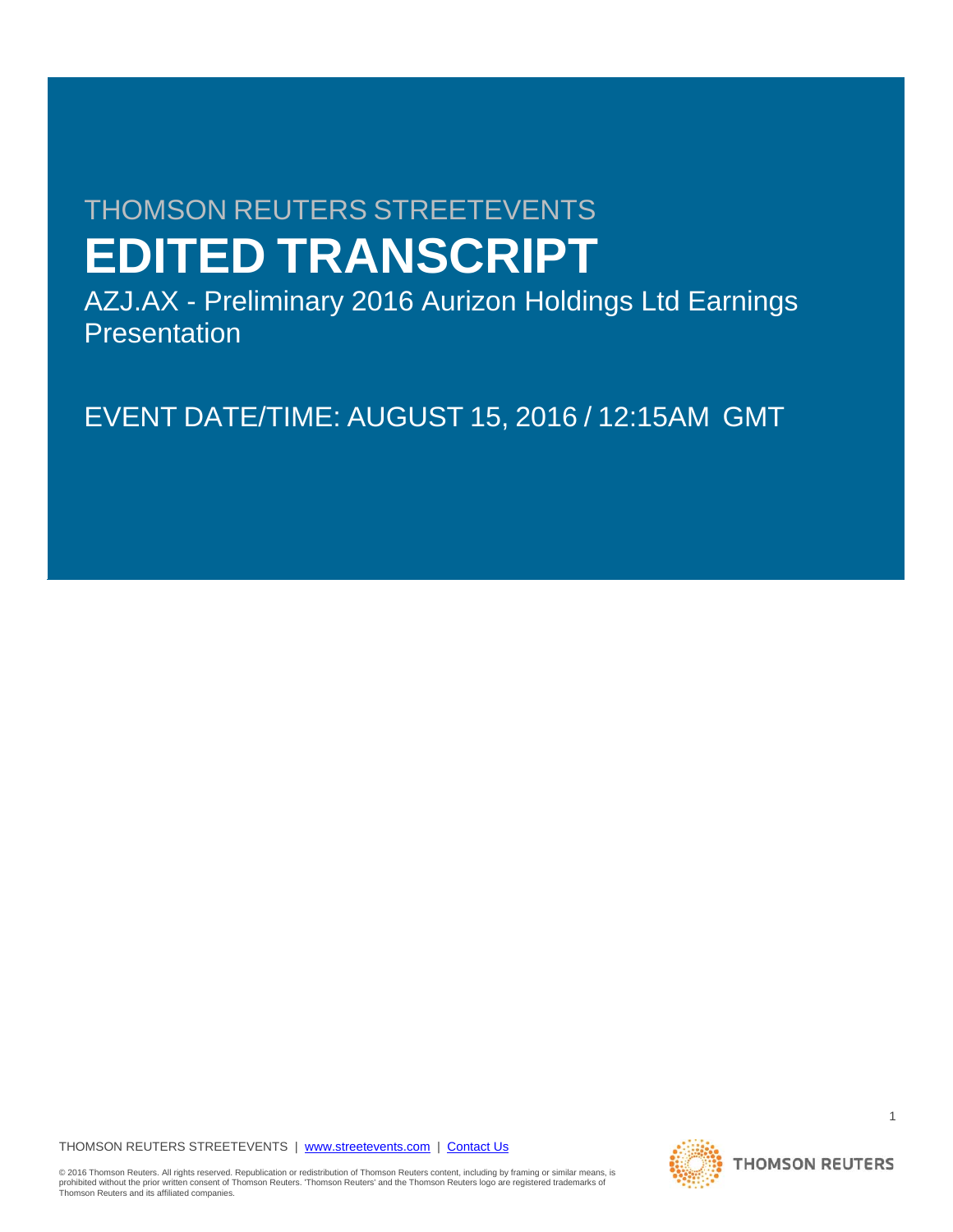# **CORPORATE PARTICIPANTS**

 **Lance Hockridge** *Aurizon - MD & CEO*   **Keith Neate** *Aurizon - EVP & CEO*   **Alex Kummant** *Aurizon - EVP Network* 

# **CONFERENCE CALL PARTICIPANTS**

 **Ian Myles** *Macquarie - Analyst*   **Paul Butler** *Credit Suisse - Analyst*   **Owen Birrell** *Goldman Sachs - Analyst*   **Scott Ryall** *CSLA - Analyst*   **Simon Mitchell** *UBS - Analyst*   **Anthony Moulder** *Citigroup - Analyst*   **Matt Spence** *Merrill Lynch - Analyst*   **Cameron McDonald** *Deutsche Bank - Analyst* 

# **PRESENTATION**

# **Lance Hockridge** *- Aurizon - MD & CEO*

 The headline issues are consistent with what we said at the end of July. I'll talk a little more about safety in a moment. But a bit of a mixed year albeit the first year in the history of the Company that we've had a full twelve months of zero LTIFR. Again, from a results point of view, consistent as I say with that which we announced in July. Worth observing though the extent to which these numbers underline the stability and the strength of the coal business.

On the other hand, we will talk a little more during the course of our presentation about opportunity and about challenge in our freight business. Operating ratio and ROIC are there. Importantly, in the kind of environment in which we have been operating and in which we expect that we will continue to operate, transformation is so critically important and during FY16, you can see that we've delivered AUD131 million of transformation benefit. That brings the total over the last three years to AUD383 million.

With respect to our target of AUD380 million by FY18, that of course, means there's AUD250 million to go and our level of confidence, of course, has increased. We'll talk a little more, both with respect to the detail of what we have been doing, and what we will be doing. Another key element of what we're talking about today is the strength of our free cash flow.

Cash flows being up 35% during the year and, of course, with the further reductions, and Keith will talk a little more about this, in our capital requirements, together with the impact of the Moorebank decision, we continue to see increasing strength in our free cash flows over the next couple of years.

With respect to shareholders, Board has announced today another dividend at 100% of the underlying NPAT level at AUD0.133. Means some AUD830 million of distributions for the year, including the AUD300 million plus around the buy-back. With respect to the buy-back, there's been some interest, of course, in our announcement this morning about stopping the buy-back.

It's important though to see it in the context in which it's presented. That is, it is a point in time, it is about a period of time conservatism with respect to our balance sheet and, of course, the world knows only too well that we are actively engaged in the GRail process. That is what this is referring to, along with our desire to ensure that we maintain the current investment grade balance sheet rating that we have.

But specifically, it's about GRail that this is referring to at the moment. Going then to the Above Rail for the period, the numbers are there and are pretty apparent. The coal revenue excluding fuel was down 2% which is the same, of course, as the volume decline. Again, speaks to the continuing strength of our coal business.

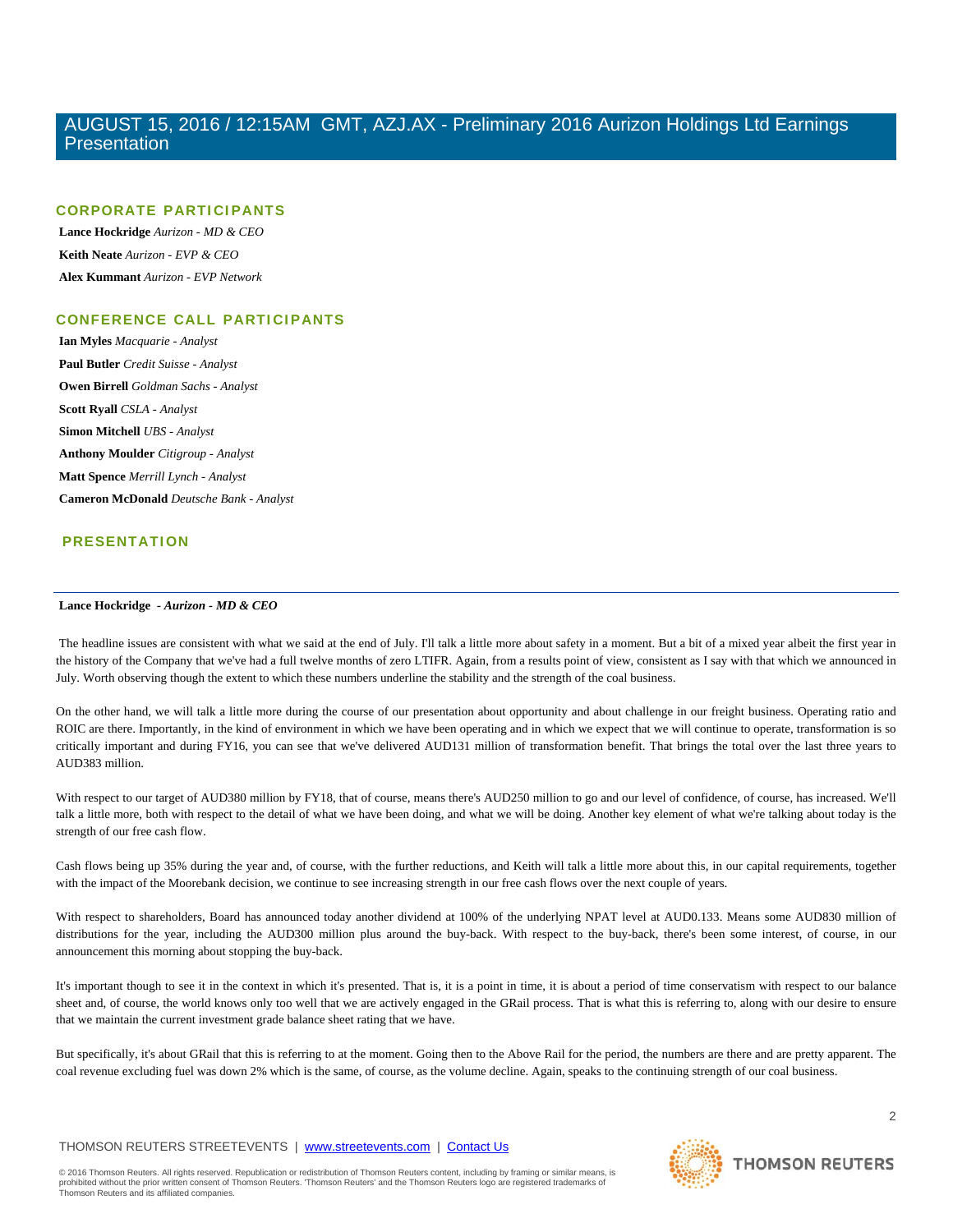Freight, on the other hand, our operating cost was down 20% but overall, we are in loss making mode in freight. Again, I'll return to talk about the freight performance review that the we have underway. We're well aware, of course, of the impact of the QNI bad debt et cetera.

With respect to transformation, again, I'll talk in a little more details around this, but significantly, we are in implementation mode around the announcements that Mike has made around a new operation structure that will see an entire management layer eliminated from operations over the next few months.

The operating metrics are all tracking where we would want them to be. With respect to customers, the observation that I would make is generally that especially in the coal space, that since last we were together at the half year, we've seen increasing stabilization in both the volumes and in the sentiment associated with coal.

There was a good deal of interest back at the half year about our observation that on the back of our model, we believe that some 26% of our coal volumes were at or below breakeven. You can see that at the end of June, that number had, using the same inputs, been reduced to 10%. Indeed, I can tell you that if we reran those numbers today, literally today, that number would be down to about 2%.

From a Below Rail point of view, again, a very strong year. A year of increased throughput, increased profitability at AUD506 million. June was an all-time throughput record in the network business. You can see there in the operating performance bars, the indicators of the kind of quality of performance to our customers, that network has been consistently delivering and upon which they've been improving throughout the year.

That kind of performance, that quality of performance, certainly is a material benefit to not just Mike as an Above Rail operator, but all of the people who use the network. I make the point with respect to RAB that at AUD5.6 billion, that's an asset value that's grown some 81% since privatization, not including the deferred elements of which we're all aware. All done, of course, and delivered on or ahead of time, on or ahead of budget, explicitly at the request of our customer base.

We'll talk a little more about UT5 and about the true up this year, as well as the other things that are impacting through MAR on the network financial performance in FY17, which I think has some impact on how you're looking at the guidance for the current year. Transformation, as I say, is fundamentally critical to this business and it has, across the time since privatization, been delivering, and another AUD131 million during the current year.

If we think about those large areas of delivery in FY16, as you can see here, there are a couple of broad areas to which we would draw your attention. The first is the benefits that we've seen and continue to see and you'd expect to see increased around the implementation of those enterprise agreements that we were finally able to sign off about this time last year.

Those arrangements, the consequential impact of those arrangements, were implemented during the latter part of calendar 2015, of the early part of this year, and you can see the specific examples of what that's meant for us. The takeaway from this is, in my view, twofold. One, as we anticipated, we are seeing more opportunity and more value than we had expected as a result of these changes, and there is a good deal more yet to come in that space.

Secondly, the impact of technology continues to really drive a number of the enabling transformational projects in the business, and there is an update there around a number of those issues that we've been talking to you about. From the centralized support area, there was a further 16% reduction in head count in corporate and support areas during FY16.

Clearly there is more to come. There is more to come on the back of the announcement about the reduction in the number of EVPs and what the consequential impacts of that will be. There's more to come on the back of, for example, the work that Mike is doing in operations, and therefore a reduced need for support across the totality of the business.

Again, what that speaks to is our elevated level of confidence about achieving at least the targets for transformational savings that we've set for ourselves. Finally, then, before I hand to Keith to give you a little more detail and flavor, to our safety performance. On the one hand, we are delighted with the lost time performance.

FY16 was the first year in the history of this organization of nearly 150 years where the Company went a full year without a lost time injury. One understands how important that is in its own right, as well as from the culture of the organization, and the culture in particular improvement in the organization.

It's for that reason that we found the deterioration in the total recordable rate to be somewhat regrettable. The first time that we've had a step back in our performance. What I can report to you though, is that on the back of a very concerted effort, particularly over the last six months, we've not only addressed that performance, but we've turned it around to being back into the space of improvement that we would want and expect.

Let me then invite Keith to, as I say, give you some greater flavor and detail around the numbers.

# THOMSON REUTERS STREETEVENTS | www.streetevents.com | Contact Us

3

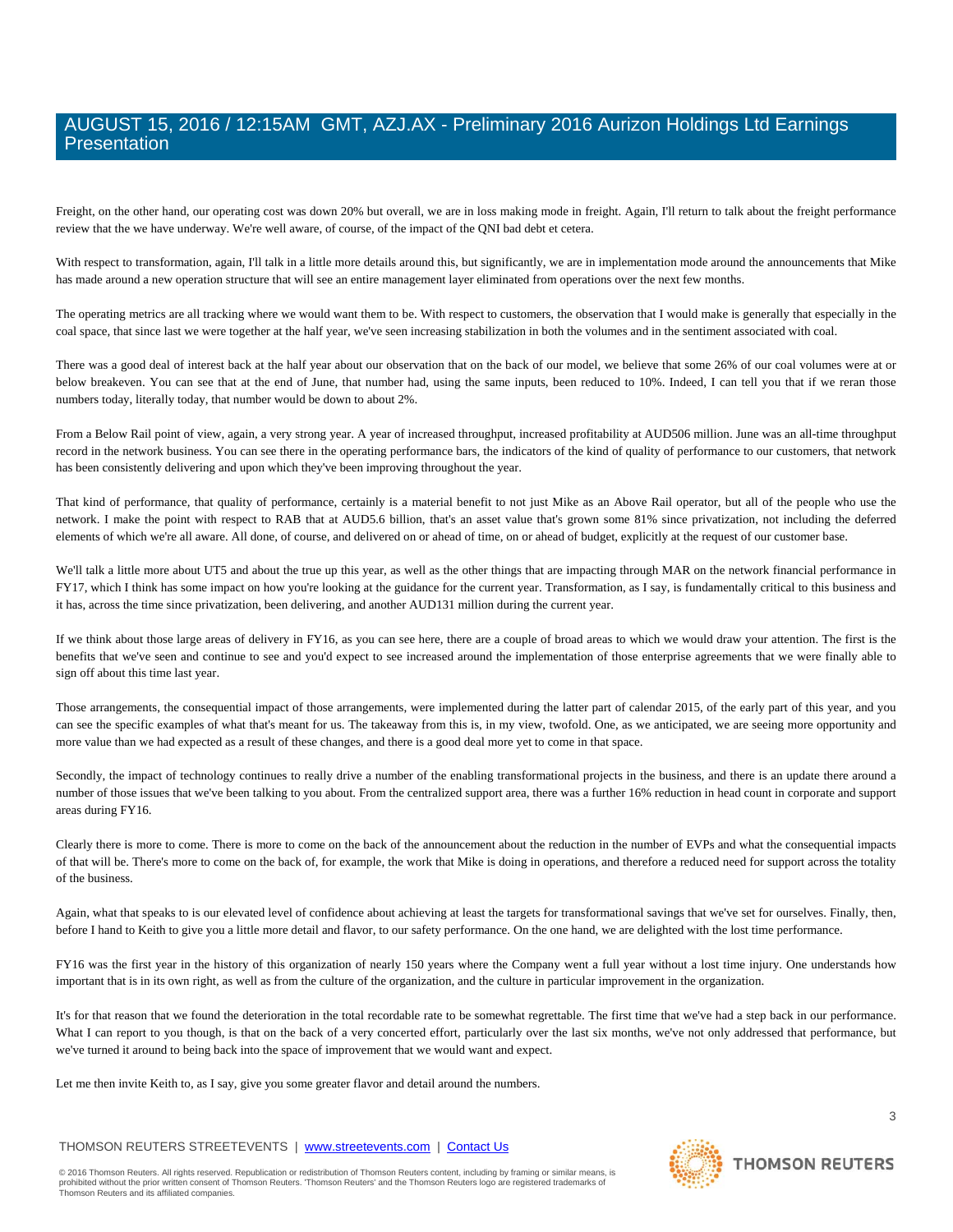## **Keith Neate** *- Aurizon - EVP & CEO*

 Thank you Lance and good morning everybody. As previously announced, underlying EBIT for the year was AUD871 million, down AUD99 million on the prior year. The key driver pretty clearly was the fall in revenue, which is down AUD322 million on 4% lower volumes.

I'll talk to the Above Rail, Below Rail split shortly, but year-on-year, the revenue movements by commodity as disclosed in the accounts, show network up AUD19 million on essentially flat volumes, coal down AUD13 million on a 2% volume decline, iron ore down AUD27 million on a 7% volume decline, freight, which is a key driver of the result, down AUD184 million, reflecting not only a 9% volume decline, but lower TSC payments and the disposal of CRT in 2015.

Finally, other revenue down AUD117 million which includes the sale of Redbank in 2015 and termination of the QR maintenance contract last year. Operating costs are down 12% due to the transformation benefits which are up almost 7% year-on-year, plus a AUD54 million reduction in fuel costs on lower prices.

Finally, depreciation up AUD42 million, all in the Below Rail business. With regards to the earnings reconciliation, the key driver here, as previously disclosed, are the impairments, a total of AUD528 million in the year.

I won't go through the detail. The only comment I'd make here is to reconfirm the investment in West Pilbara project and in Aquila have both been written down to zero, so Aurizon has no further exposure to either. I would note as well the tax benefit from the impairments with regards to the Aquila write-off will only come through when those shares are disposed.

Turning to the underlying EBIT grid, again, as I just noted, the highlight that you can see here is the lower volumes in the Above Rail business across all commodities with weighting quite heavily to the freight business which is down AUD111 million on the lower volumes and TSC payments.

Just a reminder, the EBIT waterfall charts show volume movements net of access and fuel charges as they're both pass throughs. On a normalized basis, that is excluding the impact of Redbank, CRT, TSC and the QR contract, Group revenue would be down 3% and EBIT would be up AUD19 million or 2%.

The next bar shows Below Rail revenues increasing AUD71 million. I'll talk about that in a moment, and Lance will cover transformation of AUD131 million with further commentary later on. Other costs of AUD77 million include AUD43 million for the Below Rail depreciation, labor and consumable escalations of AUD39 million and a net benefit of AUD20 million in volume related costs on the lower volumes.

The other cost bar also includes the number of movements for one-off on notable items such as the employee share gift, the QNI bad debt and redundancy costs. For transparency, we've included a separate schedule of these movements in the appendix to the pack.

The net impact of them across the full year is a favorable AUD8 million. Turning to the Above Rail business, again, key driver on this chart is the freight volume and Lance will talk more about performance review in respect to the freight business that is now underway to address it.

Net of fuel and access the Above Rail coal volume impact was some AUD24 million with all of the volume reduction occurring in the first half of the year. Second half volumes were consistent with the prior period at some 102.4 million tons. Iron ore volume is down 1.9 million tons, or AUD19 million, mainly due to Karara Mine ceasing its DSO railings.

But it's also worth noting that in FY17 it will include the impact of restructuring the KML contract which was effective from the start of this financial year. Turning to the revenue quality movement of AUD24 million, the biggest impact here is attributable to coal, AUD17 million, and is due mainly to the shift in [hall mix] and the lower incentives as the miners continue to optimize contract management opportunities during the year.

We highlighted this issue in the first half results, but with over 95% of coal contracts now under new form arrangements, as the VMA Goonyella contract switched over from the start of this financial year, we don't anticipate too much more of an impact in this space in future years.

With regards to transformation, Above Rail delivered AUD123 million this year, and is already well advanced with its FY17 program. In that regard, excluding access and fuel, Opex/NTK improved 8% year-on-year. Labor productivity measured by NTK/FTE was up 7% and Loco and Wagon productivity were both up by over 10% as well.

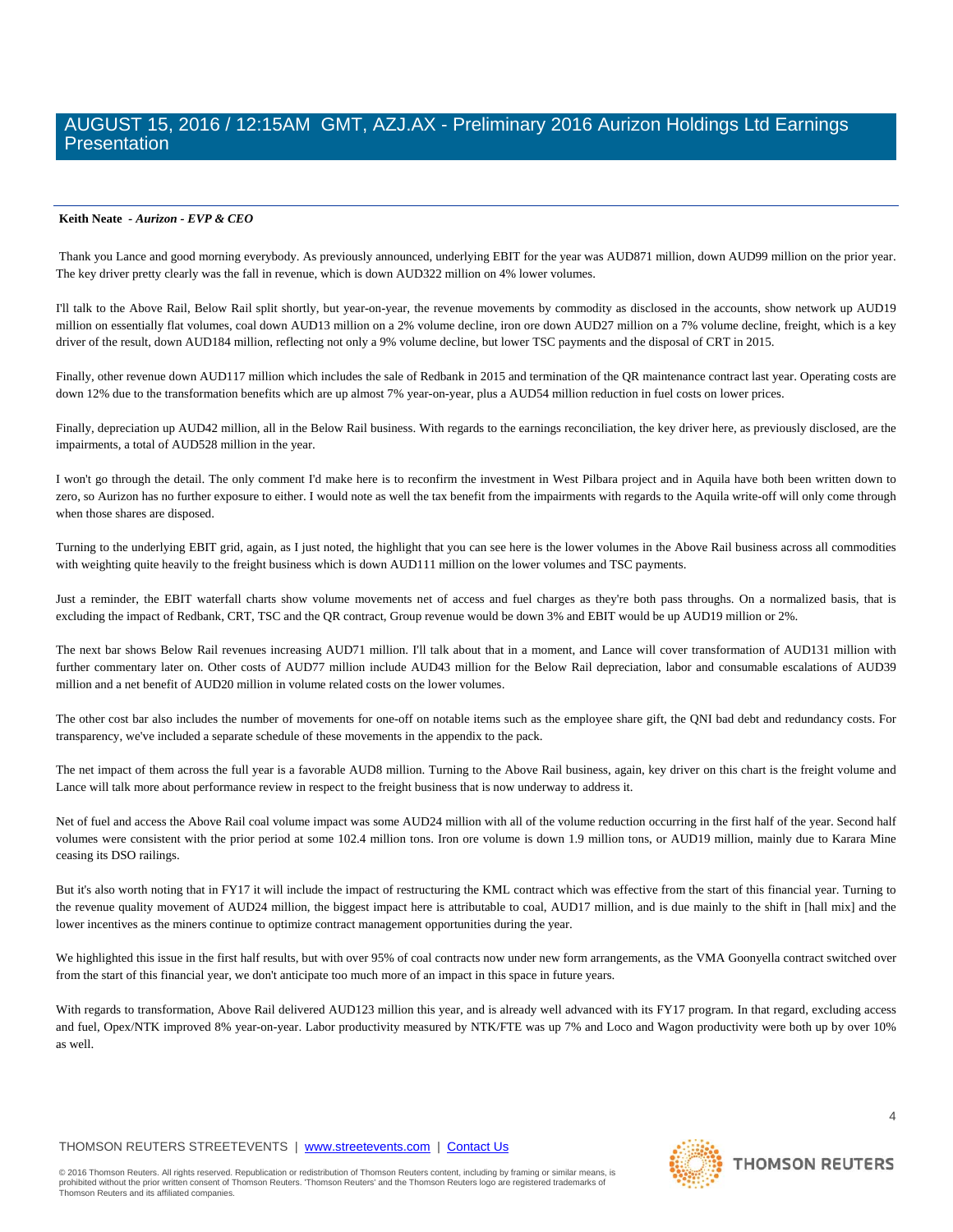The underlying EBIT bridge movement for Below Rail is relatively straight forward as you can see. Access revenue up AUD88 million recognized on the basis of tariffs as set out in the final UT4 decision and actually tons, and offset by a lower demand for other services at around AUD17 million.

Operating costs for the year essentially flat, but include an AUD18 million increase in energy costs, on commissioning of two feeder stations and increased wholesale energy prices, which are expected to step up again in FY17. But these costs, as you know, will be recoverable over the next two years through the EC and AT5 tariffs.

Depreciation up AUD43 million. Key impacts here were the commissioning of the WIRP program during the year and the change in accounting policy for rail renewals. Effective this year, all rail renewals will be capitalized rather than expensed, and this is consistent with the QCA draft final decision.

Such the recovery of the cost is now through return of and return on capital, rather than as a maintenance cost allowance. While this change in policy resulted in a reduction in operating cost, it was matched by lower regulatory revenue allocation. Again, the increase -- I'll just touch back on the depreciation charge again, the depreciation increase will be recoverable over time and is MPV neutral and simply reflects the differing treatments under the regulatory and statutory accounting treatments.

Capex for the year of AUD703 million was at the top end of the guidance range of AUD700 million. Sustaining capital was up about AUD19 million, reflecting an acceleration of a number of both Below and Above Rail projects, but it was offset by an equivalent reduction in transformation Capex.

That was driven by two key projects. First, having achieved a 50% operational improvement in wheel wear, it means the business case for the automated wheel workshop that we've referred to before no longer meets target returns and so has been put on hold.

Secondly, as part of the freight performance review, investment in the Multi-Commodity Wagon Replacement Program has also been deferred. We continue to review opportunities for improved capital allocation and returns and in that regard, are forecasting further Capex reductions in future years against previous guidance in the order of AUD50 million to AUD150 million.

Longer term non growth Capex is now forecast to be in the range of AUD500 million to AUD550 million per annum. Cash flow, the only key point to raise with regard to cash flow, as mentioned by Lance earlier, is the free cash flow improvement. Despite a AUD300 million reduction in cash from operations due to lower EBITDA and higher taxes paid in the year free cash flows up 35% to AUD478 million principally reflecting a significant reduction in Capex.

Growth in free cash flow is expected to continue through further reductions that I just mentioned, realization of transformation benefits and obviously our exit from the Moorebank project. Total cash distributions for the year were up 78% to AUD830 million, including dividends of AUD529 million and the buy-back of 70.3 million shares in the year to some AUD301 million.

Lastly, the funding update focus in the funding and treasury space continues to be diversification of funding sources and lengthening the tenure. In that regard, Aurizon network issued its second Euro bond during the year with a 10 year, 500 million EMTN issued, priced in May 2016 at a coupon of 3.125%. All proceeds were used to repay existing bank debt that was maturing in 2019.

As a consequence, the weighted average tenure has increased by a third to some 5.8 years. Interest cost for the year was an average of 4.7%, although we do expect this to increase to around 5% with a full year impact of the latest bond. Gearing has increased during the year to 37% in line with expectations and includes Below Rail at around 52% of RAB in line with the QCA target of 55%.

The expected growth in free cash flow in the next few years will undoubtedly provide us with greater flexibility to manage gearing in conjunction with other growth and capital management initiatives and is underpinned by our Board's commitment to maintaining its investment grade credit rating. With that, I will hand back to Lance.

# **Lance Hockridge** *- Aurizon - MD & CEO*

 So then I'd spend a moment or two thinking about some of the elements of business conditions, starting with continuing transformation and here we take the opportunity to remind you of the magnitude and the momentum, the sustainability of the transformation program which is the core focus of our business, especially in these current market circumstances.

AUD383 million, as I say, delivered over the last few years, a further 600 head count out of the business in FY16, some 8% reduction in headcount in that year. We've already called out some 300 further headcount reductions in the current year. There will be more beyond that, but certainly that that we've already done.

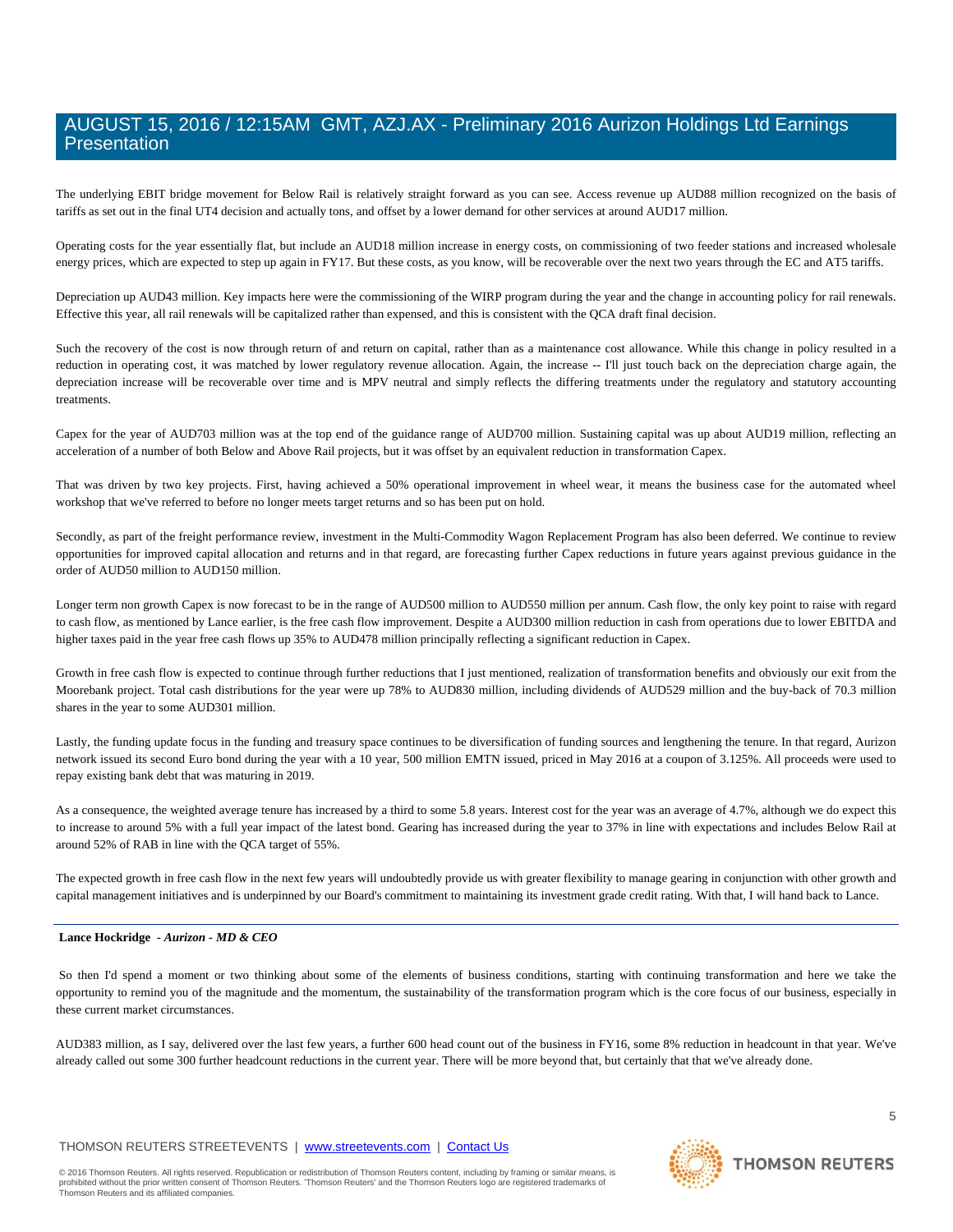You can see there across all of the operations metrics the extent of the improvement again, notwithstanding the market conditions. All of this underpins our confidence with respect to the target that we have through FY18. To give you a little more flavor, a little more granularity around that and thinking about what we propose to do in the current financial year, for example, there are four initiatives that we have set out here, three in operations and one in the corporate area, which alone will deliver in a full year between AUD70 million and AUD80 million of transformation benefit in the Company.

The revised regional model in operations which, as I say, takes out an entire layer in that part of the world that Mike manages, and 20% of the total management head count in that part of the business. Leveraging the labor productivity again, referring back to the EAs and the way that we're running the Company these days.

We signed the agreement with Progress Rail last week with respect to the outsourcing of non-core maintenance activities, in particular, at Redbank in Western Brisbane. This initiative alone will deliver AUD15 million of Opex and AUD7 million of Capex savings once implemented.

I might also say that it also is a great example of working in partnership where Progress Rail intends to take some 70 or 80 of what were previously a rise in employees into their new business. Finally, in this space, I've mentioned before the impact of the reduction in the number of EVPs, resizing and refocusing the business around the current market conditions and what we expect the impact of that will be this year and the next.

If I, then talk a little about the coal market and this slide and the following couple of slides talks to our usual points of update with respect to the market. To my earlier comments we've seen a period of stabilisation especially in the coal market, more detail on the next page but the Australian share of the seaborne market in both met and thermal is at strong levels. You see there 65% market share in met and 23% in thermal. As we had been anticipating we have seen the rundown and disappearance of uneconomic volumes particularly those met coal volumes out of the appellations for example.

We've also in met -- in thermal I beg your pardon, seen reductions out of both the US and Indonesia. Again we make the point that whilst so much of the focus is on China and there is no doubt about the extent to which China makes the market in a range of areas, but China is not number one nor number two in either met or thermal coal destination for Australian producers.

Talking of those producers they in turn, of course, are impacting through their own productivity transformation efficiency programs on their FOB cost, details on the next page. But this in turn is through the entire value chain continuing to underpin and enhance the competitiveness of the Australian coal supply chain. As we think about the customers, I mentioned in my opening remarks about the improvement in their financial status over the last six months with 10% compared with 26% at cash negative margins and indeed even better than that as I say we believe today.

If we think about our contracts, importantly again the weighted average remaining contract life is 10.5 years and there are no major contract renewals until FY22. That of course has been materially improved on the back of the Mt Arthur contract that was executed following on from the half year. Nearly 80% of the volumes are now under new form contract and 96% by FY18. Contract utilisation remains at 92%.

Let me then say a few more words about the other part of our business, the freight part of the business. Again I would note that there are significant areas across this -business is in fact a poor way to describe it because it is a range of businesses and a range of geographies many of which are in very good shape, many of which have opportunity for growth, but equally it is apparent that there are many areas across this portfolio which simply don't meet the corporal hurdle rates.

In the intermodal space we've spoken about the strategy that we've got and you can see the evidence of the progress and improvement that we've been making in that space. Even in the last six months we refer to our commencement of operations at Enfield for example, the divestiture of our interests in Moorebank, the increased level of contracting that we have especially with some of those major retail customers. The progress is good. It has to be sustained, it has to be lifted.

In what we've loosely called the DBF area, as I say, there are a range of contracts, there are a range of businesses. Included amongst them frankly are a number of what I would describe as the legacy arrangements that you will recall from pre-privatisation days to which the TSC refers for example. You can see that TSC revenues have or will fall off by between AUD70 million, AUD80 million in that part of the business. It's an opportune time therefore for us to really apply the blowtorch to all of those parts of the business and to ensure that we are either operating at or on a path to operating at the corporate levels, hurdle levels of profitability and return.

In that respect nothing is off the table. We expect that we will focus a lot about revenue opportunity, revenue uplift opportunity at one end of the spectrum but at the other end of the spectrum I have no doubt that there may well be other responses to what we consider to be unsustainable parts of that business. That review has commenced, is under way and will be driven forward as quickly as reasonably is able.

In turn then if I can talk to network and to regulation. Even as I stand here today of course UT4 is not finally done and dusted though we would hope, Alex, that it is to all intents and purposes done. We are certainly focused though around UT5 and what needs to be done in the UT5 space. You're all aware that the Competition Authority has called for a submission which we intend to have in by September 9. So we think about the context in which we're doing this.

# THOMSON REUTERS STREETEVENTS | www.streetevents.com | Contact Us

© 2016 Thomson Reuters. All rights reserved. Republication or redistribution of Thomson Reuters content, including by framing or similar means, is<br>prohibited without the prior written consent of Thomson Reuters: 'Thomson R Thomson Reuters and its affiliated companies.

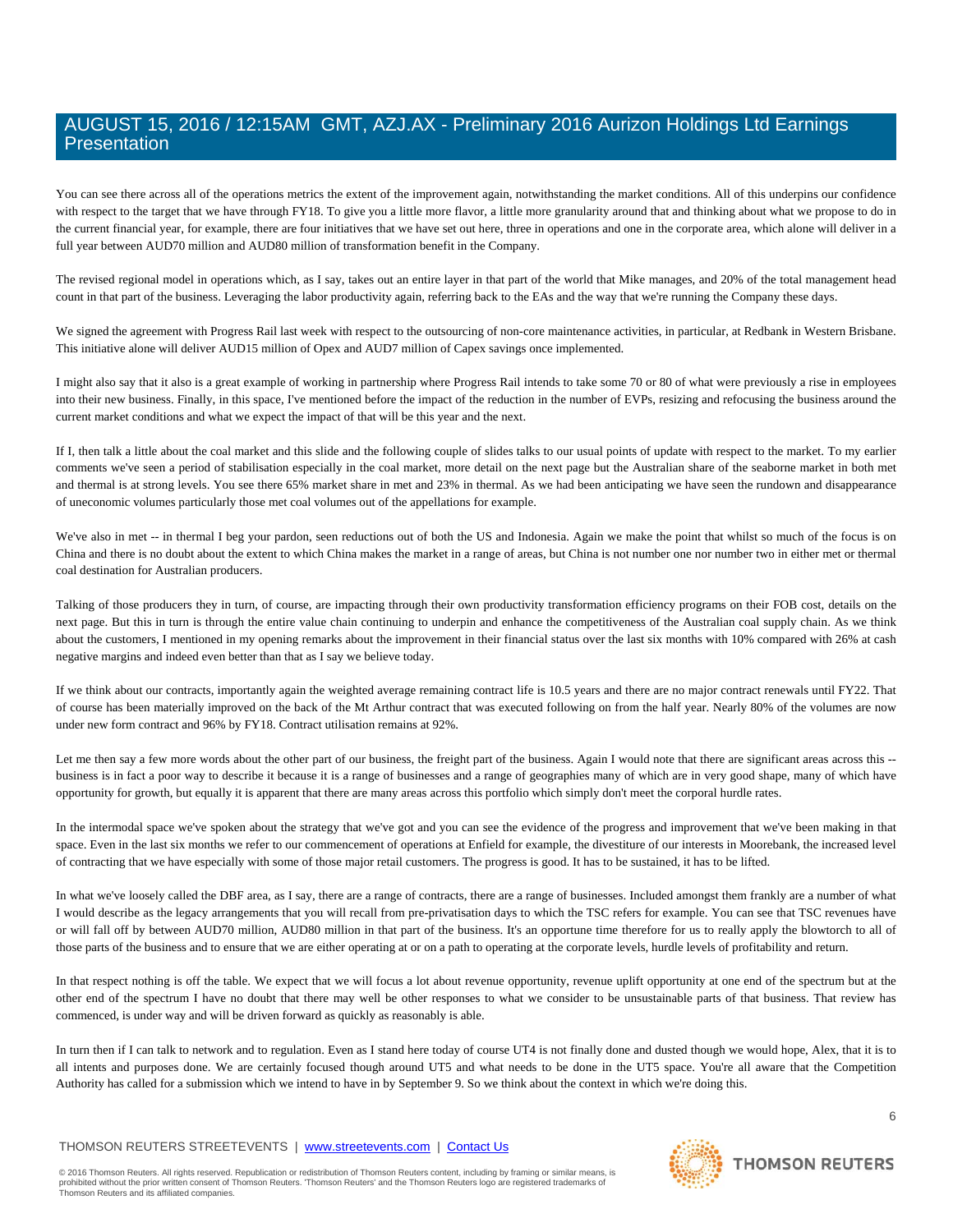We have had record volumes for four years in a row. We've had the kind of improvement, sustained improvement in the operating metrics to which I referred below. That RAB that I referred to earlier gives us a headline capability across the Central Queensland network of 300 million tonnes. That of course what was asked for by the customers, endorsed by industry. The maintenance regime that we have in place therefore underpins the continued utility of that kind of capacity. More particularly in underpins the continued utility of being able to operate at those high levels of performance to which I've referred.

We believe that a stable regulatory regime therefore is 100% critical in ensuring that we continue to be able to deliver for our customers, our above rail providers and their customers at the levels that they would want especially in a world in which, back to my market observations of a moment ago, the criticality of Australia's place in the world is at an increasing level.

We certainly have begun already a broad ranging engagement plan around UT5. We've had workshops already as well as meeting, for example, with individual customers and the Resource Council in Queensland. We expect that the submission that we will make will be a focused submission. It won't be thousands of pages but it will address the key issues. So what are some of those key issues? What are the key focus areas? Well firstly from a revenue point of view we all understand WACC and the implications of WACC and bond rates at the moment, but fundamentally we believe given the kinds of things that I've been saying that the WACC has to reflect appropriately the risks that our Company takes in delivering all of these services.

It must reflect our ability to be able to fund and our ability to be able to maintain a BBB+ rating given the current state of the capital markets. That maintenance regime, again that I was referring to a moment ago, must ensure not just safety compliance but the ability for the network to be able to operate at superior levels of operational performance. Certainly we've got to be able to recover the other allowances consistent with the efficient costs as has been determined through the lengthy UT4 process.

In the policy side of the house, we are, as you would expect, very concerned and very focused about those amount of capital that have been deferred to come quickly into the RAB. We're not a bank in that sense. We have expended those monies and whilst we all understand the systemic impact of MPV neutral nonetheless we are not getting a return today on those expenditures.

We continue to believe whilst there has been progress as a result of the finalisation of UT4, we continue to believe that there are significant areas where QCA acts and continues to act beyond its powers. We are determined and certainly propose through all of our engagement to follow through on those issues. Again, whilst there's been an improvement at the backend of the UT4 process with respect to asset stranding clearly there is still more to be done in that space.

Finally, in this whole area and not so much I guess by way of UT5 submission, but submission about the adequacy of the regulatory arrangements we continue to call out the lack of a merits based review in thinking about the below rail regulation.

Let me then finally turn to outlook and guidance. We know from our conversations with you that you've already focused clearly on these areas and so you can see the revenue guidance. Underlying EBIT we're guiding to AUD900 million to AUD950 million on these range of assumptions. From an above rail point of view the overall numbers and coal in the range of 200 to 212 [million] tonnes. On an assumption of stable pricing which is what we do see and experience at the moment with the exception of that that we've already been talking about in relation to the Karara relief.

In the below rail area, I particularly make the point that I think that there is a delta here with respect to some of the expectations. That the step up in the cost, and Keith has referred to this, roughly half around depreciation and half around that increase in the wholesale energy costs to the Company. Again a reminder that those are things that through the normal processes will be recovered and is therefore a timing issue, but will impact on our FY17 numbers.

We certainly continue on all of the basis that I've discussed with you this morning to have increased confidence around the delivery of the transformation benefits. Again, the comment here with respect to the redundancy cost to be explicit about that, we expect that those costs will be below the line. We are being transparent about having regard to the scale of the changes that we have underway but there will be significant attendant costs with putting that in place. We expect, as has been the case in the past, that given the materiality of those costs as I say, they'll be so called below the line and therefore are not deducted from the AUD900 million to AUD950 million.

Finally, then, with respect to FY18, our target as you know is to achieve an operating ratio of 70%. Clearly there are many headwinds as we think about our ability to be able to deliver on that number. The kind of levers, the kind of things that we have to get our brain around in that regard of course are the volumes and the extent to which there would need to be even some modest uplift in above rail volumes over the next two years. But it is an area of great confidence. We do need to deliver on those transformation benefits.

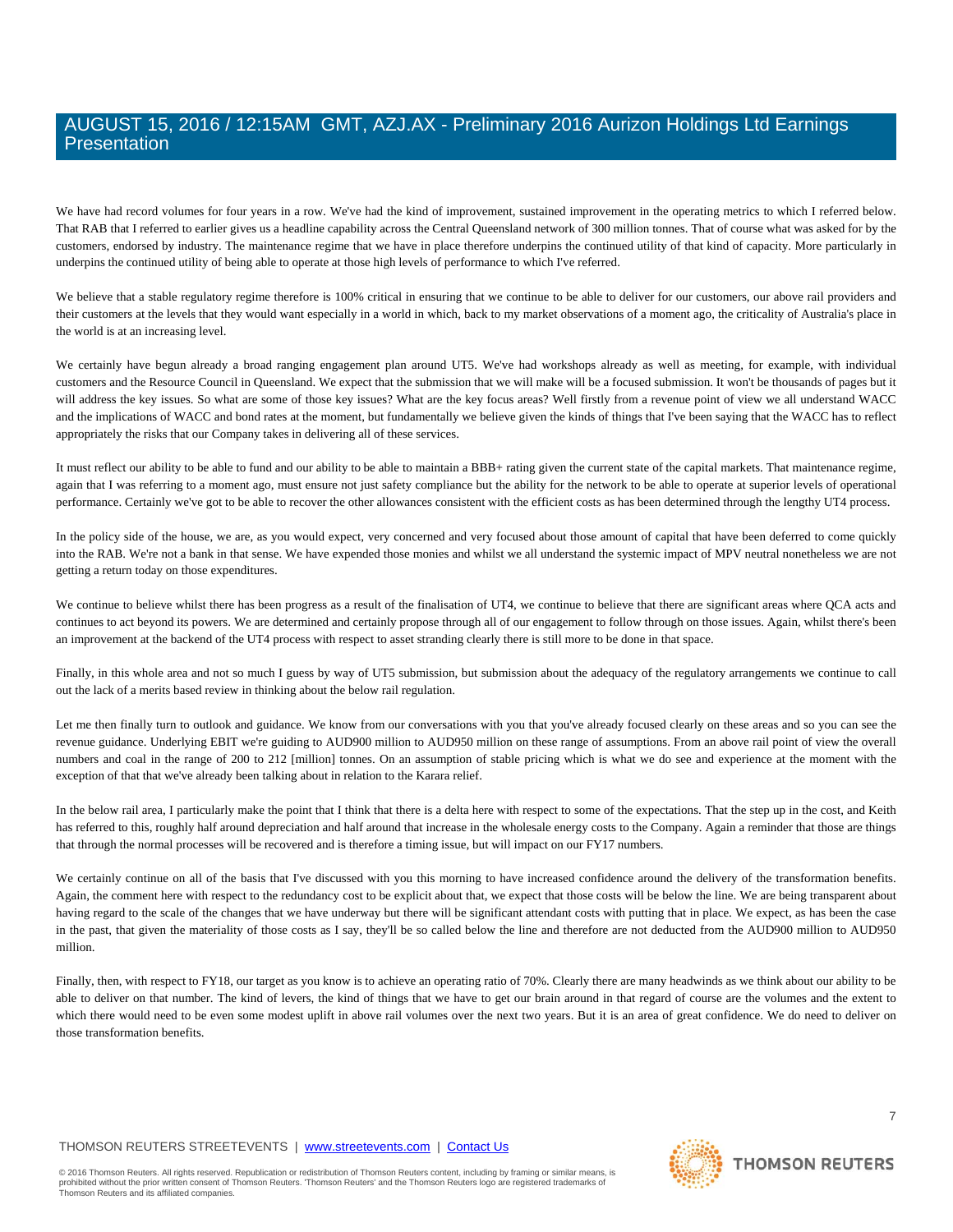UT5 is a risk. Recognising the reality of what's happening in the capital markets at the moment, it is a tall order for us to be able to prosecute and win the arguments that I described in talking about the UT5 process a moment ago. On the other hand, from a positive point of view, the opportunities that will come from the freight performance review will, over that period of time I am confident, deliver significant benefit for us.

Finally, then, in way of summary, this is a solid, resilient business. It is a business which has seen some stabilisation in the fortunes of particularly our largest customer base over the last six months. The challenges remain and will remain in front of us over the next year or two. Our objective, however, continues to be very focused about improving our returns through the effective allocation of capital and having the right portfolio mix, achieving the ROIC targets for the Company.

We've spoken, both Keith and I, about cash flow generation and the benefits that will come again through the continued transformation program, the reduction in our capital program over the next couple of years and in terms of what happens to those dollars, certainly Board has restated its commitment to a 70% to 100% payout range, but absent a superior project we would expect to return surplus funds to shareholders.

Thank you and we would be happy now to take your questions. **QUESTION AND ANSWER** 

# **Ian Myles** *- Macquarie - Analyst*

 Hi Lance, Ian Myles from Macquarie. A couple of questions for you, if you think about freight, this has been a problem for probably two or three years and I think we've proven it to ask you every two or three years, what's changed in the outlook for you to then launch a review now as opposed to 24 months ago when the business was arguably no different at a fundamental level?

#### **Lance Hockridge** *- Aurizon - MD & CEO*

 I think it's a good question Ian and a lot of it goes to what I was referring to on the way through with the run off in some of those legacy arrangements that we've got. There is a level at which we've come through the contract renegotiation process in parts of that business. We've had the opportunity to look at some of the more cyclical parts of that business and overall we believe that the outlook is going to continue to be challenging. So given all of those factors we're very much faced with the need to get on with the kind of review and change that I've spoken about.

#### **Ian Myles** *- Macquarie - Analyst*

The other issue is you've been getting fantastic productivity out of your business which is great but a coal environment or a haulage environment where there's really no growth, that's leading to this ongoing release of equipment, (inaudible) and the like. Should we be continuing to expect just a periodic write down of this equipment every year given -- your productivity's keeping it going but there's simply no growth, or alternatively can you show us or maybe hint where growth may emerge over time.

#### **Lance Hockridge** *- Aurizon - MD & CEO*

Absent the growth that you refer to Ian, the short answer to your question is yes that it is inevitable that as we drive the productivity in the Company consistent with what has been the case now over a number of years. Now ultimately, of course, that will get to the point of having reached an inflection point. Exactly when that is will very largely, I think, be dependent upon what the market circumstances are.

Perhaps if we go straight to the...

# **Keith Neate** *- Aurizon - EVP & CEO*

We'll do, sorry, one question down the front here Paul.

# **Paul Butler** *- Credit Suisse - Analyst*

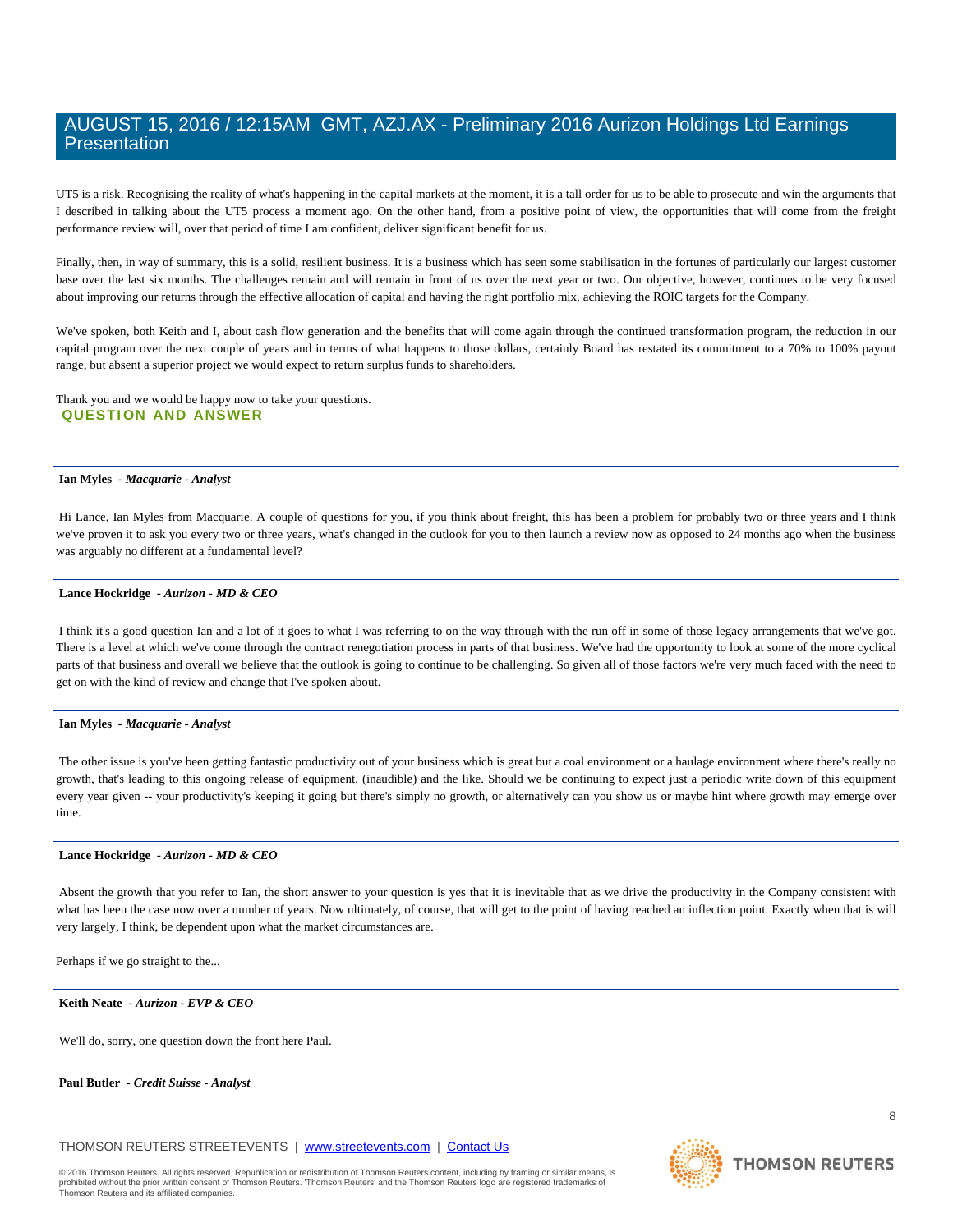Hi, Paul Butler, Credit Suisse. A couple of questions if I could. What's the timing on GRail that you expect?

# **Lance Hockridge** *- Aurizon - MD & CEO*

The formal submissions have to be in September 24 -- September 22, I beg your pardon. Beyond that it's in the hands of the vendor, but we're, as you can imagine, actively engaged in preparing for that submission at the moment Paul.

#### **Paul Butler** *- Credit Suisse - Analyst*

Yes, okay and on the iron ore business, you've not given guidance on volume but I'm just wondering whether you could sort of comment on that.

## **Lance Hockridge** *- Aurizon - MD & CEO*

Yes, good point.

 **Paul Butler** *- Credit Suisse - Analyst* 

And also a little bit more detail on what's happened with the Karara business.

#### **Lance Hockridge** *- Aurizon - MD & CEO*

With respect to iron ore volumes consistent with FY16, there will be some further minor rundown potentially in the Mt Gibson volumes, but essentially year-to-year with that caveat. With respect to Karara, you want to...

# **Keith Neate** *- Aurizon - EVP & CEO*

In terms of the rate relief?

## **Paul Butler** *- Credit Suisse - Analyst*

Yes.

#### **Keith Neate** *- Aurizon - EVP & CEO*

Well look obviously that's commercial in confidence with KML but it's -- as we have in the past, it's a value exchange. So there's upsides for us in terms of the future of the contract and near term rate relief for them. But we're not going to disclose any details.

# **Paul Butler** *- Credit Suisse - Analyst*

Sure, what I'm sort of after is the circumstances that persuaded you that that was the right course of action. I mean are we likely to see that on other contracts?

## **Lance Hockridge** *- Aurizon - MD & CEO*

We've had, and I think we've been transparent, that there's been a limited number of contracts where we've approached request for rate relief in a similar way that Keith describes on a value exchange basis, but it's a very small number Paul. Why we did it with respect to Karara is consistent with what we say about looking to, looking

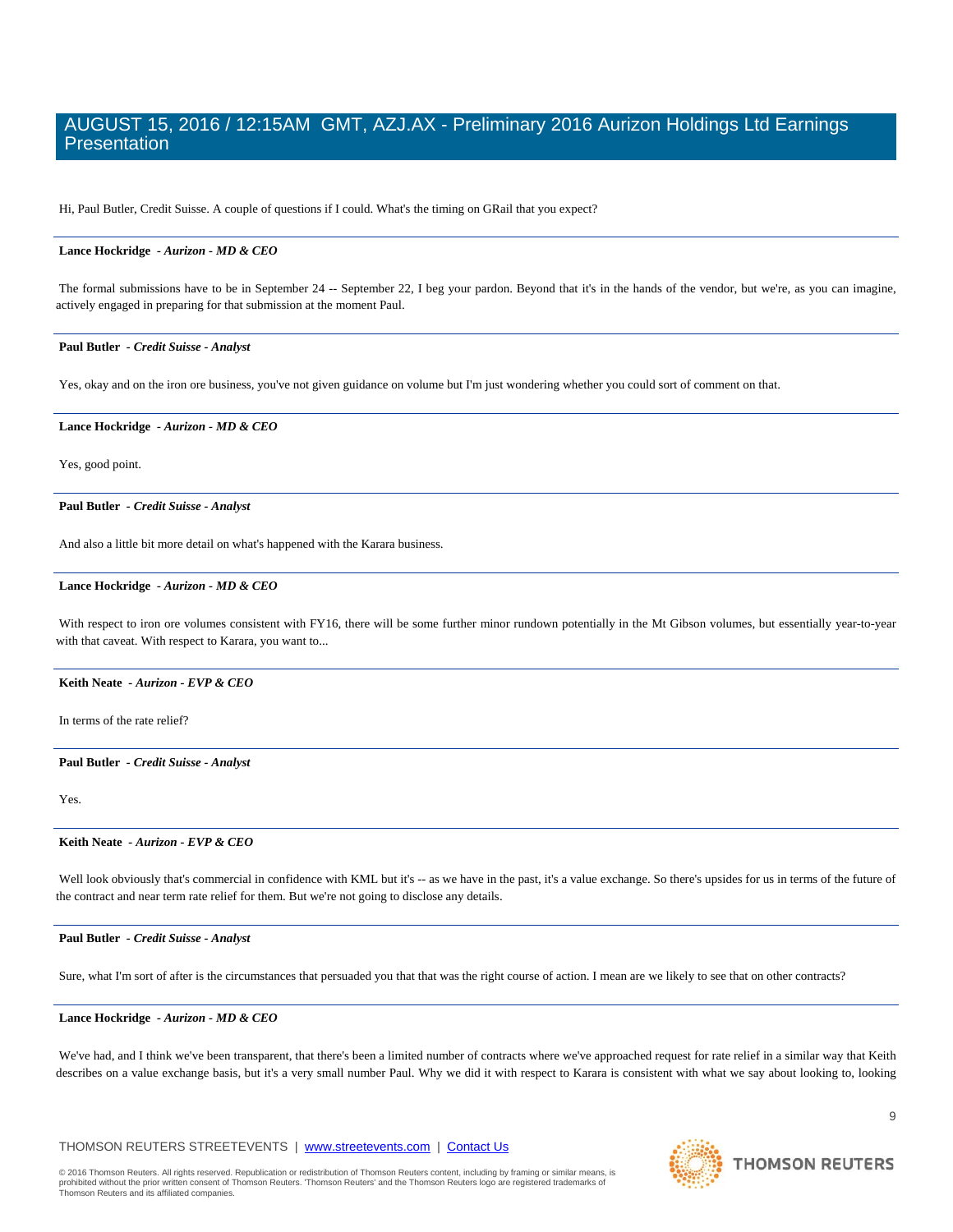through the business to the resource, to the fundamental competitiveness. That is a resource which as you know is effectively 100% owned by the Chinese and the support that's being given to the business by the ultimate Chinese owner is material in our consideration. Equally, we weren't Robinson Crusoe so to speak around that relief process. It was a wide ranging process that involved other suppliers, state government agencies, et cetera and particularly given that that, again to go to the resource, is that the early part of its time it has, assuming that it can be made economic, it's a long life project Paul.

So our assessment was that given a consistent approach amongst all of those stakeholders that this is a business which could be made to be sustainable over the long term. I note, for example, that at current ore prices that Karara is washing its face.

# **Paul Butler** *- Credit Suisse - Analyst*

 If I can ask one on UT5? Look I presume and I sort of agree with you that the WACC or the way the WACC was formulated for UT4 doesn't appear to offset the risk of asset stranding. Clearly in UT4 the QCA viewed that perhaps it did, I'm just wondering how do you go about persuading the QCA that they need to change their approach and particularly because, as you've said, the customer market conditions have improved from where they were six months ago? Do you have confidence that you're going to be able to get some change there?

## **Lance Hockridge** *- Aurizon - MD & CEO*

 Time will tell of course but it's a very wide ranging approach. It's an approach that involves firstly the level and the nature of our interaction with the QCA to make these arguments. It is the use of external advisors around these very sorts of issues. It's engagement with the customer base about why this is important because at its heart, the one thing that's for sure and for certain is that if the picture that we've painted this morning remains the consistent position our customer base will certainly want to continue to rail at the kind of performance levels that we're referring to. They therefore need the assurance around the adequacy of system performance. It's also about the Queensland Government. This is important, not the least from their own revenue point of view of course, from a royalty point of view, but from the point of view of underpinning the continued vibrancy, if I can use that word, of the coal sector in Queensland.

Is it a tall order? Yes, it is. It's not -- what we're arguing is not the same as the approach that's being taken in previous undertakings and so we're not trying to gild the lily here but this is pretty fundamental. These issues and these arguments go to the heart of being able to deliver a system and an operating capability of the standard that the customer base and that the state and the community needs.

#### **Paul Butler** *- Credit Suisse - Analyst*

Thanks.

#### **Lance Hockridge** *- Aurizon - MD & CEO*

So we'll do Owen and then Scott.

# **Owen Birrell** *- Goldman Sachs - Analyst*

 Hi Lance, Owen Birrell here from Goldman Sachs. Just a couple of questions from me. Firstly, you talk about, I guess, the robustness of the Australian coal export market and it's obviously been shown by the record volumes that you're delivering in below rail. But if I look at above rail, particularly in Queensland, you're losing share, I'm just wondering if you could provide a bit of colour around what you're seeing in the competitive landscape there. What are you doing versus your competitors that means that they're beating you on the volumes?

Just a second question on the Pilbara Rail investment. It's written down to zero now. Is that effectively dead in the water or is there still some optionality or option value associated with that, which may not be evident today? But in the future do you have any more levers you can pull on that?

#### **Unidentified Company Representative**

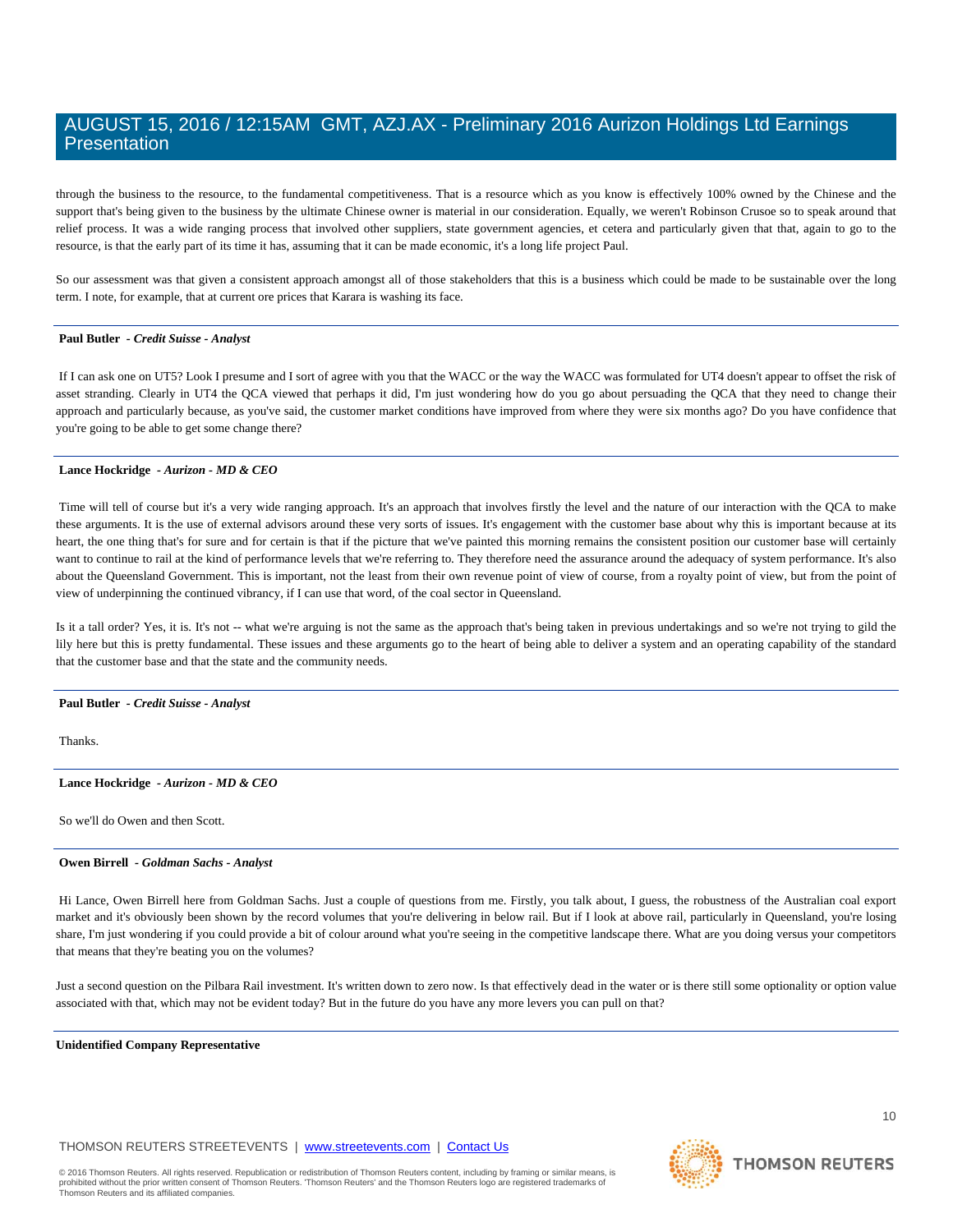If I can take the second one first. By definition there's option value there. The -- the relationship with the other partners is alive. But to be very clear, there is nothing which is in prospect.

And the, all of the partners are on the same page around what it would take and what it would take has a combination of things to be taken into account. But of course not the least being price and supply demand and it will take some considerable period of time at least before there would be the opportunity to even review that positon. With respect --

# **Owen Birrell** *- Goldman Sachs - Analyst*

So just to confirm. So nothing is being actively considered on that front --

# **Lance Hockridge** *- Aurizon - MD & CEO*

No.

# **Owen Birrell** *- Goldman Sachs - Analyst*

-- at this point in time.

# **Lance Hockridge** *- Aurizon - MD & CEO*

 Nothing, no. With respect to above rail volumes. Of course those numbers disclosed that there are a number of moving parts. As you think about what individual contracts are. As you think about what the individual minds are in terms of their production, mine life, ramping up, ramping down et cetera. So there is all that normal interplay which is behind the question that you ask.

The single biggest delta though as you think about Queensland is that year-on-year, BMA Rail lifted 4.5 million tonnes more than they -- than was the case in the prior year. So as I say, that's the single biggest factor. But it's not the only factor that's at play around all of that. But there is nothing which is, as it were, different or untoward from as I say the normal process of what's going on with the mines and production and what's going on with the contractual arrangements.

# **Keith Neate** *- Aurizon - EVP & CEO*

And just for note, all of those -- all of that volume loss to BMA was in the first half of the year. The second half has been stable.

# **Owen Birrell** *- Goldman Sachs - Analyst*

 Just following up on BMA, they're talking to 10% increases in coal volumes next year and the year after. How much can you guys get of that? Is -- are you guaranteed a proportion of an increased volume or are they more likely to put that on their own rail or to other parties?

# **Lance Hockridge** *- Aurizon - MD & CEO*

The -- there is no guarantee. We all understand the arrangements with respect to the current contractual arrangements. We believe that at the numbers that we were just referring to, BMA Rail is pretty much topped out in its current capacity.

The options therefore are more BMA Rail, more of our competitor, more of us. Where that takes us is performance is key. The nature, the quality of the operating performance from both a below and above rail point of view to BMA is the thing that speaks most to the opportunity and we are of course very much alive to the opportunity to which you refer and the whole team is very focused on how we can -- how we can capture that opportunity.

# **Owen Birrell** *- Goldman Sachs - Analyst*

# THOMSON REUTERS STREETEVENTS | www.streetevents.com | Contact Us

© 2016 Thomson Reuters. All rights reserved. Republication or redistribution of Thomson Reuters content, including by framing or similar means, is<br>prohibited without the prior written consent of Thomson Reuters: 'Thomson R Thomson Reuters and its affiliated companies.



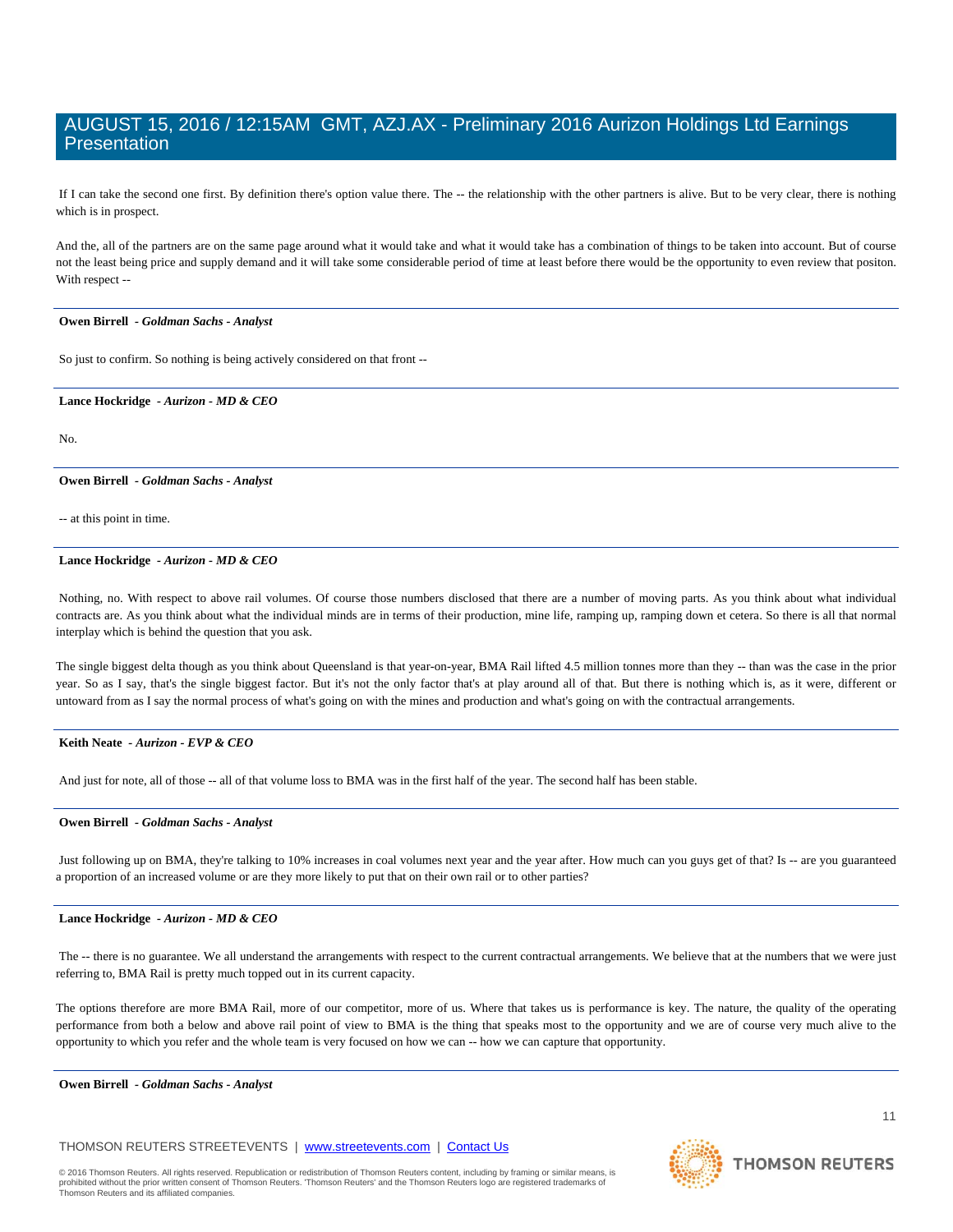Thanks.

## **Lance Hockridge** *- Aurizon - MD & CEO*

We'll just do Scott and then we'll go to the phones.

# **Scott Ryall** *- CSLA - Analyst*

 Thank you, Scott Ryall, CSLA. In terms of your targets for this year and fiscal 2018, you've highlighted volumes at surprisingly as a key lever. Can I, I don't want to you know mess around with your guidance too much in terms of picking over it with fine tooth combs and things. But you delivered about 270 million tonnes a little bit over this year and your guidance is saying it's remaining flat in the range of 255 to 275.

Does that indicate to me, am I being too picky or does that indicate to me you see flat to slightly -- you know slightly down is more of a risk factor as opposed to slightly up?

## **Lance Hockridge** *- Aurizon - MD & CEO*

There's too many moving pieces would be my observation and I invite Mauro if he wants to add anything here Scott. Because on the one hand you're seeing the, what I was talking with Paul about a moment ago, the normal course of mine production. And so on the one hand we see some mines ramping down for example. But other opportunities as we were just describing on the up side.

The second observation that you make or question or -- is around risk. Given the environment that we've been in and that we continue to be in, there is downside risk overall though I'd go back to -- this is my sense and sentiment and if you will.

We believe that the market has stabilised somewhat since the early part of this year. There's a long way to go even in terms of the change of ownership stuff that's going on around the industry at the moment, which speaks a little bit to the risk side. But if you think about it in terms of a bell curve, I would say that the risk is more to the upside than it is to the downside. But that's not speaking to great increases in tonnage for example.

# **Scott Ryall** *- CSLA - Analyst*

 Okay so then I guess my follow on is you talk to above rail volume growth as one of the dependents -- dependent variables for achievement of your fiscal 2018 targets. I mean given what you've just described in terms of the volume outlook -- presumably, you are not setting yourself for anything material in terms of above rail growth? In terms of making the statement, do you think you can still hit the target of 70%.

## **Lance Hockridge** *- Aurizon - MD & CEO*

Scott, you are quite right and thus the use of the term headwinds when I was introducing that part of my commentary. But none of those elements that I spoke to were meant to be discreet which speaks to the point that you are making. But none of us in this room from the Company suggesting that we will get to OR70, for example, on the back of volume increases.

But we do foresee a situation in which there could be -- and we would expect there could be some modest volume growth over that couple of years. And when you think about the EBIT per ton that we achieve, that could and arguably should be part of the equation if we are to get to OR70.

# **Scott Ryall** *- CSLA - Analyst*

 Okay, and then in terms of your network business, can you just -- you have been very clear, thank you, for your expectations on fiscal 2017 EBIT. Can you just give us a sense in terms of where you are in terms of the uplift from work, and I guess what I'm talking about there is you've got fully loaded depreciation in fiscal 2017 but

# THOMSON REUTERS STREETEVENTS | www.streetevents.com | Contact Us

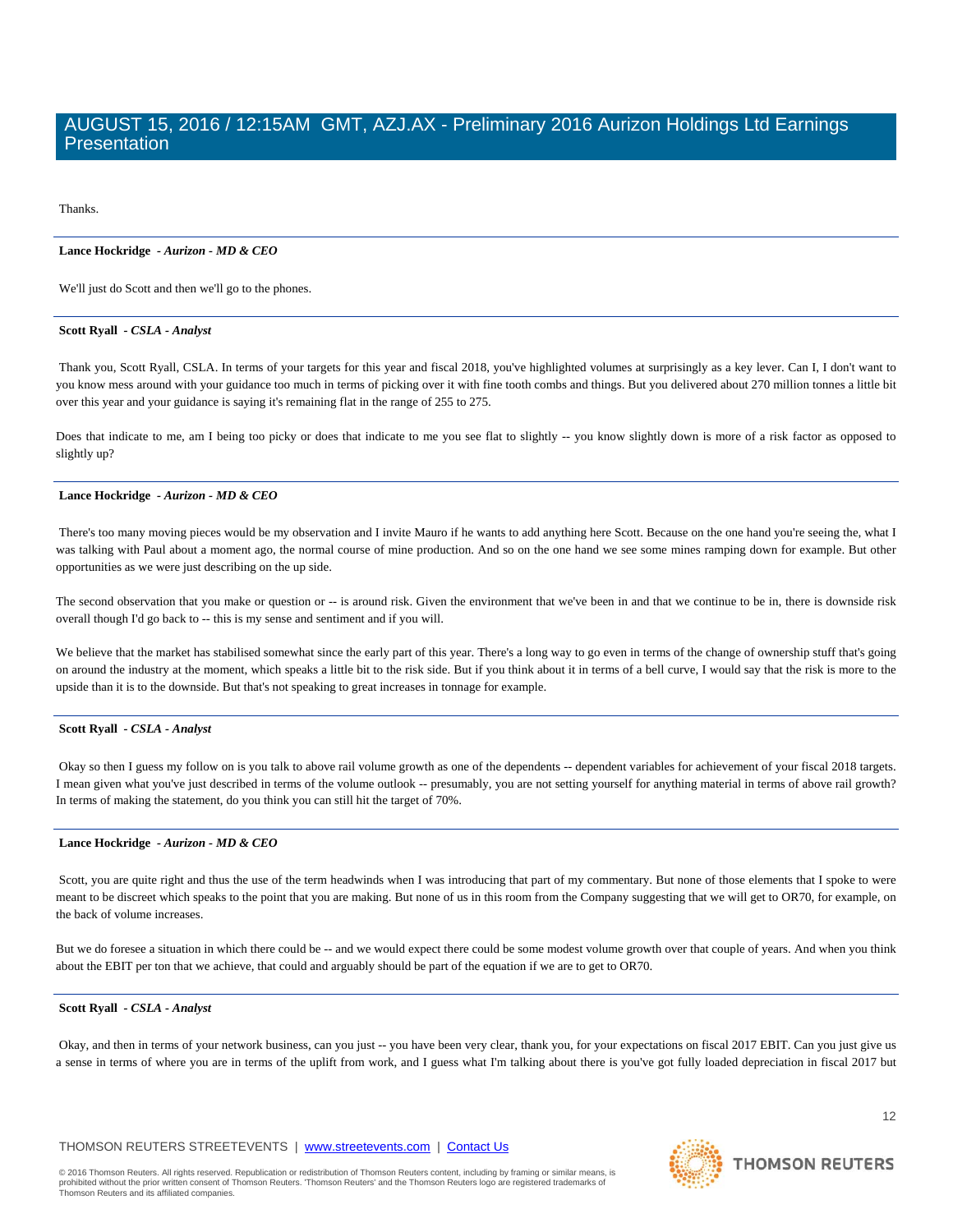obviously, there is a revenue ramp up plus some deferrals of CapEx. Relative to where you would be, if all of their CapEx was included and you were operating at the current WACC. How far shored are you for EBIT for 2017?

# **Keith Neate** *- Aurizon - EVP & CEO*

 I was going to say it's about AUD20 million for the work reg fees, and honestly, in this year's numbers, there is nothing for the work non-reg fees because they are still subject to dispute.

# **Scott Ryall** *- CSLA - Analyst*

Okay, which is perfect for my next bit which is can you give us an update on that dispute please?

#### **Lance Hockridge** *- Aurizon - MD & CEO*

Just hang on Alex, let us wait for a mic.

#### **Alex Kummant** *- Aurizon - EVP Network*

All we can say is that the court proceedings are continuing, there is really no other comment we can make.

## **Scott Ryall** *- CSLA - Analyst*

Likely end dates or anything like that?

 **Alex Kummant** *- Aurizon - EVP Network* 

No.

# **Scott Ryall** *- CSLA - Analyst*

Okay, that is --

## **Lance Hockridge** *- Aurizon - MD & CEO*

 We would expect to be in court in order of magnitude of a couple of months, Scott. So we may be in a better position to be able to answer your question once you step on that travellator.

# **Scott Ryall** *- CSLA - Analyst*

Yes, okay. And then could you give us an update on the process around hiring a COO, please?

#### **Lance Hockridge** *- Aurizon - MD & CEO*

Yes, not a hell of a lot that I can illuminate about, but to reiterate, we have had an international search going on together with an involvement of internal candidates. We are well progressed through that process but the observation that I would make, frankly not unlike if you think back to the sort of questions that you were asking me

# THOMSON REUTERS STREETEVENTS | www.streetevents.com | Contact Us

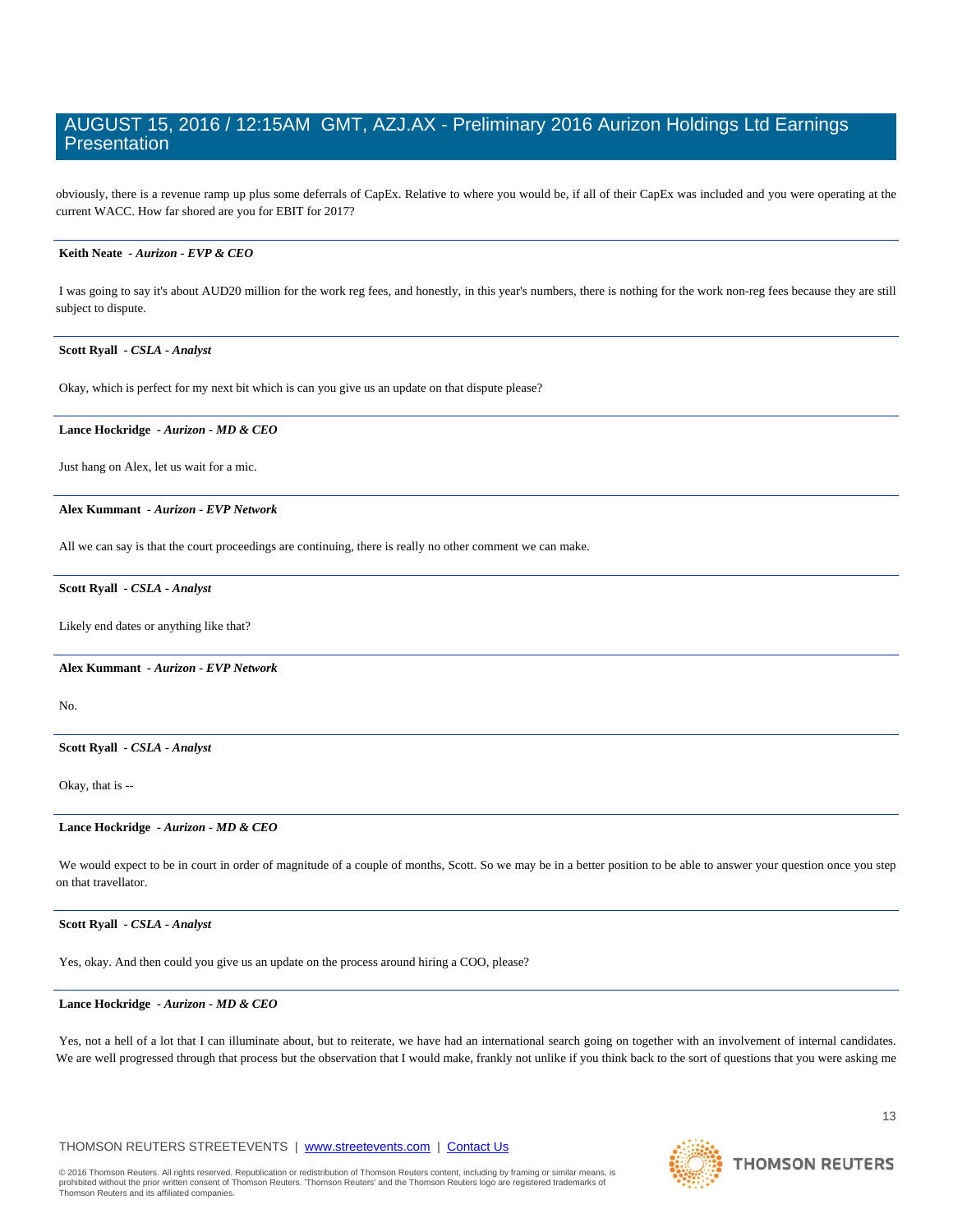a few years ago. And that will lead up to hiring the former head of operations in a circumstance, where you've got overseas candidates. The sheer logistics challenges can be frankly, quite challenging.

In summary, therefore, we are well advanced but I would be very cautious about nominating an outcome timeframe at the moment, but only for the reason that I have just said. And in the meantime, of course, the work that Mike is doing, you can see from what we are reporting on this morning is continued to really push ahead in the operations space in any event.

# **Unidentified Company Representative**

Okay, we will go to the phones now. I think we got Simon Mitchell as the first question.

# **Simon Mitchell** *- UBS - Analyst*

Good morning, a question on the balance sheet, you mentioned about the buy-back to manage capacity on the balance sheet for the growth opportunity. What is your view on your gearing position at the moment? Do you view yourself as having headroom or capital management given the EBITDA gearing ratio looks like with 2.4 times in the year and so that is at the top end of the comfort level for the agent?

# **Keith Neate** *- Aurizon - EVP & CEO*

 I think I heard that, Simon is a bit broken up but where we currently sit at 37%, we are comfortable that it sits at the top end of the metrics, so the two rating agencies, so we are comfortable where we are on the free cash flow generation that the business is now beginning to generate this year and is expected next year, will provide us with further headroom.

## **Simon Mitchell** *- UBS - Analyst*

 Okay, and just a question on the margin target for 2018, you have stuck with the 30% EBIT margin target, if we look at your guidance for FY 2017 and strip out the AUD70 million of revenue catch up, it looks like you can provide something like a 25% margin, so are you still targeting your 5% increase in margin in the span of one year, I understand that you are not fully recovering, we're burning in FY 2017 but is there anything else we should be thinking about that helps you get to that 30% for 2018 in terms of timing differences on the network?

# **Keith Neate** *- Aurizon - EVP & CEO*

 I think as Lance has covered off, Simon, as a whole, raft of interconnecting and interacting drivers as to whether we can get to the 70% OR, it continues to be a challenging target for management but we are fully focused on trying to achieve it.

## **Simon Mitchell** *- UBS - Analyst*

 And just on the -- back reset process, if we look at your funding cost going to, I think you are targeting about 5.1% and you said 64 of those is fixed can we just clarify that when we do come to a reset on the WACC for UT5 that you are still expecting to be able to lock your funding cost in tandem with the WACC to effectively offset any impacts on the WACC from the lower funding cost.

#### **Keith Neate** *- Aurizon - EVP & CEO*

Yes, that is correct, Simon. That is exactly the strategy that we will adopt.

 **Simon Mitchell** *- UBS - Analyst* 

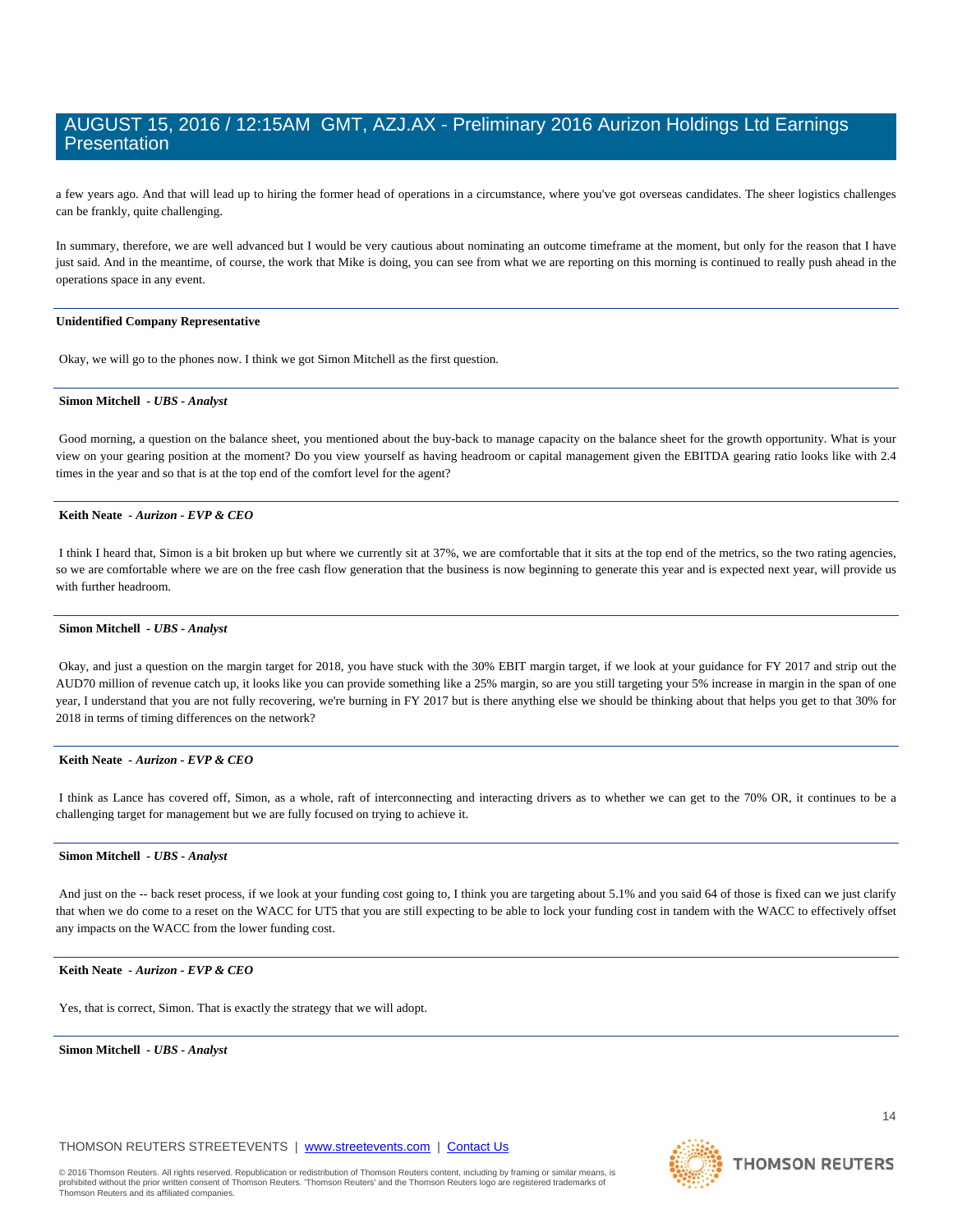Thank you.

# **Unidentified Company Representative**

Okay, I think next is Anthony Moulder

# **Anthony Moulder** *- Citigroup - Analyst*

 Hi, good morning, all. Just a few questions, if we start with what you have confidence in and that is the ability to deliver the transformation savings. Is the constant in that also weighted towards the reduction of headcount rather than improvement of operating productivity?

# **Lance Hockridge** *- Aurizon - MD & CEO*

 I guess it's fair to say that the two are a function of the same thing, frankly, Anthony, if I understand your question, and so if beyond the things that I have spoken about this morning, if I can give a specific example of what I mean. I know that with the work that Mike's got going on in the technology space, one of the outcomes that we would expect to see in the -- at least in some areas of our network in the timeframe we are talking about is the ability to be able to go from two to single driver operation as we do already on the North Coast line.

So that is the context in which I answer the question but yes, in the circumstance where as you know, a single head is AUD100,000 inevitably, there is a -- an inevitable focus on the efficiency from a headcount point of view.

#### **Anthony Moulder** *- Citigroup - Analyst*

 The question is in context from a difference that we see in slide 39 and 19, obviously 19 shows the performance of those labor efficiencies over three years as opposed to one year further out on the pack on slide 39 which mirrors the labor cost per NTK or what is the labor efficiency and so I guess what it looks like is for the comparison of those two slides is that they represented flows in 2016 relative to what we have delivered over the last three years and I guess, a reduction of drivers from two to one certainly delivers more of that operating savings as opposed to, I guess headcount reductions at the head office.

# **Lance Hockridge** *- Aurizon - MD & CEO*

Yes, look I think this is a function of what some people would unkindly refer to as the low hanging fruit, the extent to which there were just pure surplus savings in the earlier parts of the program.

That, though, I wouldn't necessarily for the reason that -- and the example that I just gave, see as necessarily being a staple for all time that will ebb and flow depending upon what the initiatives are at the time.

# **Anthony Moulder** *- Citigroup - Analyst*

 And on networks, I guess, reference your comment on how network rev should reflect the returns from the business and the investments that you have made today. Can you give us a guidance as to how far away UT4 you think is providing that appropriate return to you?

# **Lance Hockridge** *- Aurizon - MD & CEO*

Yes, I mean, I think the WACC we have on the UT3 would be preferable to UT4 but 7.17 is the most -- I guess, where we would like to keep UT5 but it will be a challenge.

 **Anthony Moulder** *- Citigroup - Analyst* 

# THOMSON REUTERS STREETEVENTS | www.streetevents.com | Contact Us

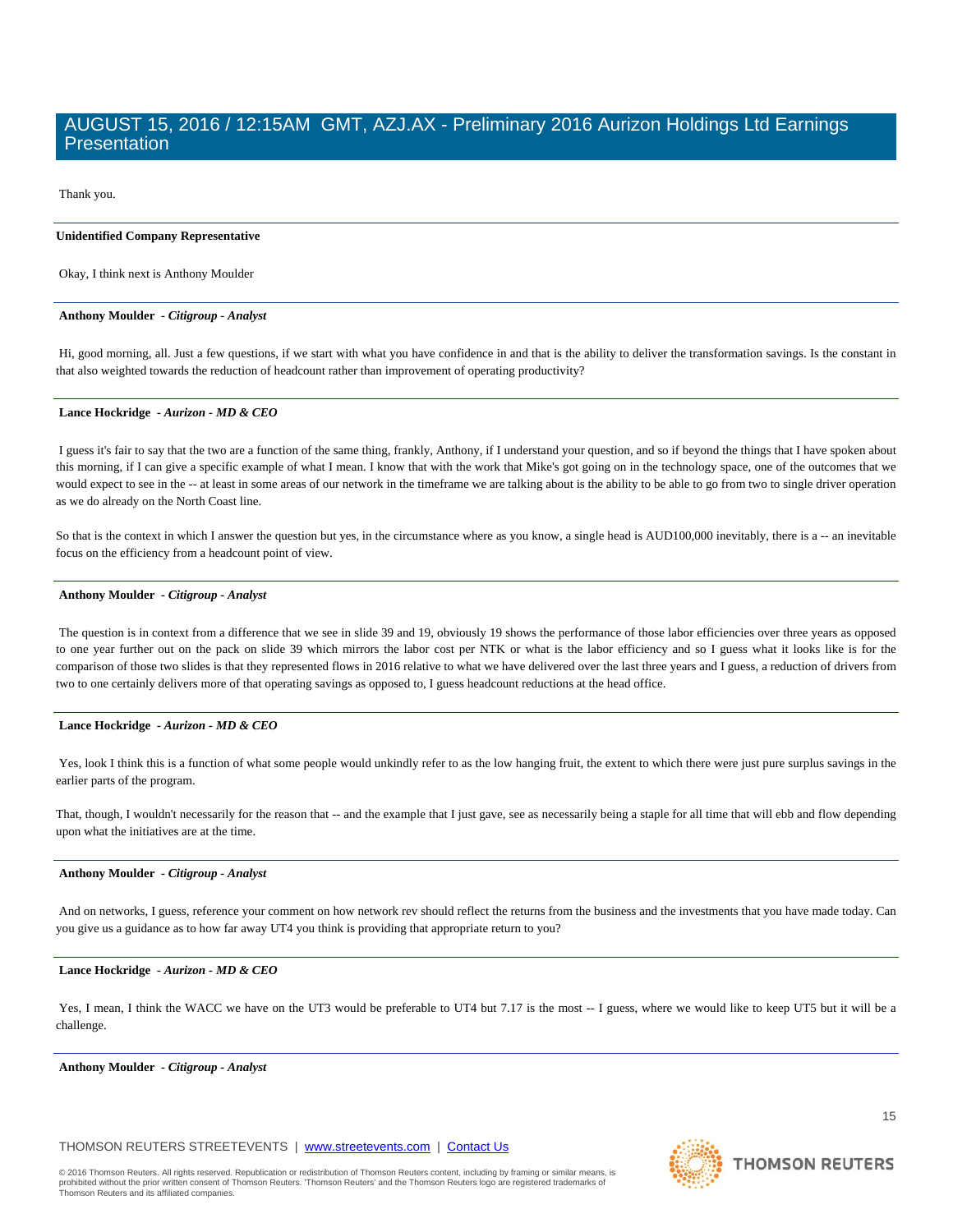I think it will, too. And lastly on the performance review for the Intermodal and Diversified Bulk, is there a likely exit outcome from intermodal and has been considered as part of that review?

# **Lance Hockridge** *- Aurizon - MD & CEO*

I observed and reiterate nothing is off the table but our --in the interstate box part of that business, our performance, whilst it's not been where we would want it to be, has been improving and it's been improving on the back of the things, Anthony, that we have been talking to you about.

Where we do it, how we do it, where there are opportunities to do it better, will be very much a focus in that part of the world, but again, there may be some of all where we choose that the right answer is not to do it. In the other parts of the business though -- sorry, let me come at it this way, we are all aware of the amount of effort that has gone into intermodal, it's frankly, in a range of the other spaces, when we think about some of the minor box as we call them the livestock business, for example, is a perennial issue for us because of the cyclicality of the business, the scale of the investment that is required and we have -- to my knowledge, never made money in that business, Anthony, and so the prima facie is unless we can find a different way, a pretty obviously answer in that part of the business.

Other parts of the business, we will see, I'm sure, commercial outcomes, there are whole areas where they are component parts of the business but arguably, other people could do better. But arguably, other people could do better so outsourcing will be, I'm sure, part and parcel of the response.

Again, I reiterate nothing is off the table and the objective is that we achieved the Company's hurdle rates in those businesses.

#### **Anthony Moulder** *- Citigroup - Analyst*

 Understood. And I'm assuming -- lastly, if I could AUD100 million for structuring cost that you book in 2017, is it fair to assume that they are all cash costs that will be paid over the next sort of one to two years?

#### **Lance Hockridge** *- Aurizon - MD & CEO*

Yes, they are.

## **Anthony Moulder** *- Citigroup - Analyst*

Pefect. Thank you.

# **Unidentified Company Representative**

Okay, Matt Spence is up next.

## **Matt Spence** *- Merrill Lynch - Analyst*

Hi, guys, I just wanted to start with the AUD100 million below the line just referred to. What was the equivalent amount that you took above the line in FY 2016?

 **Keith Neate** *- Aurizon - EVP & CEO* 

It was AUD24 million.

 **Matt Spence** *- Merrill Lynch - Analyst* 

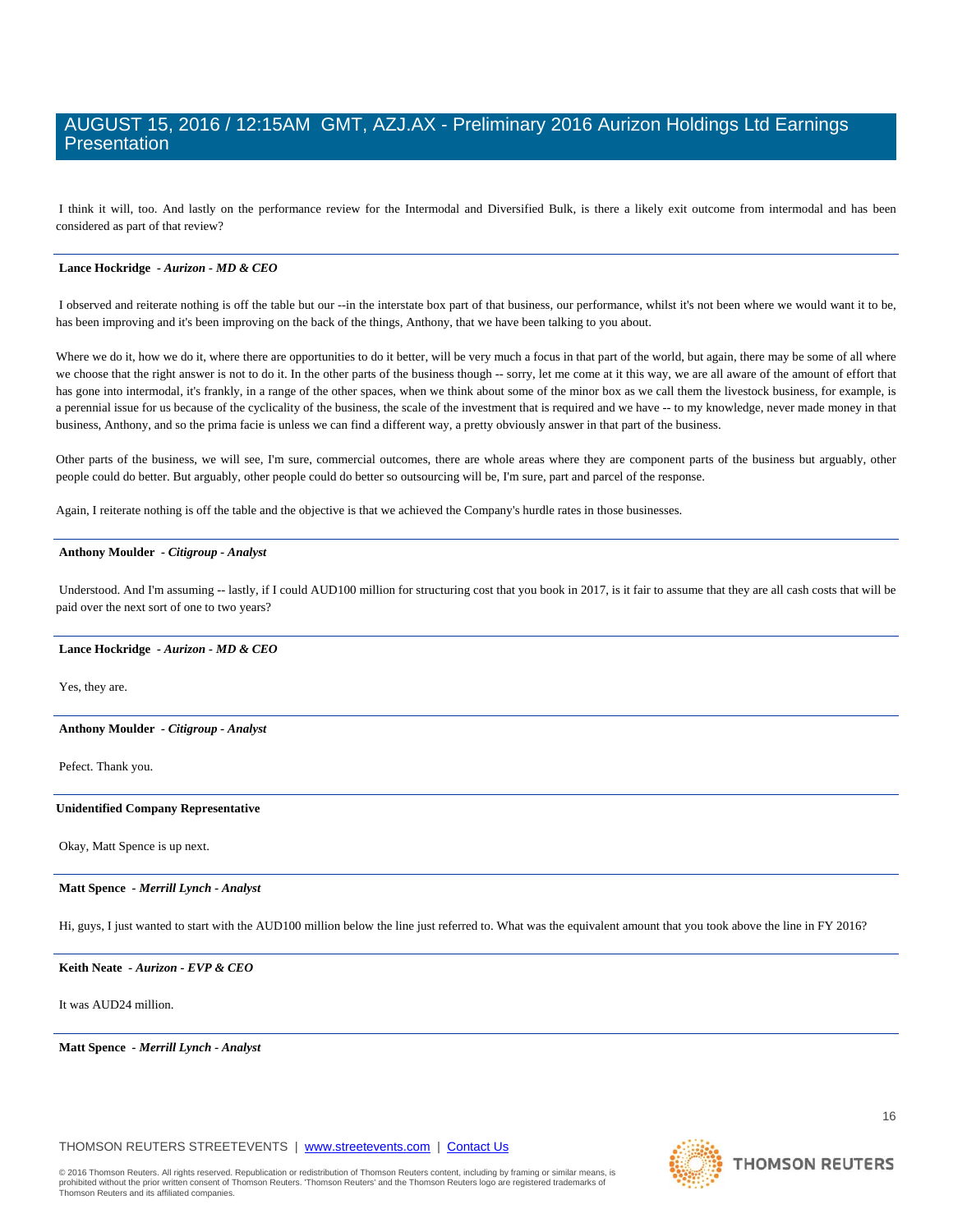Okay, so we are going from AUD24 million to 0 but AUD100 million below the line. That is great. Thanks.

What is the invested capital in freight and the split between intermodal and bulk freight invested capital, if you got that, please?

# **Keith Neate** *- Aurizon - EVP & CEO*

Intermodal is around AUD200 million.

 **Matt Spence** *- Merrill Lynch - Analyst* 

And in the division that you are calling DBF, diversified bulk freight?

(Multiple Speakers)

 **Lance Hockridge** *- Aurizon - MD & CEO* 

So that is another AUD200 million -- it is about AUD400 million across the --

# **Keith Neate** *- Aurizon - EVP & CEO*

So call it AUD200 million for Western Australian freight and another AUD200 million for Queensland freight, so AUD400 million in total.

 **Matt Spence** *- Merrill Lynch - Analyst* 

And were both of those loss making at an EBIT line in FY 2016, both intermodal and DBF?

## **Lance Hockridge** *- Aurizon - MD & CEO*

Yes.

# **Matt Spence** *- Merrill Lynch - Analyst*

Okay. That is it for me, thanks very much.

# **Unidentified Company Representative**

Okay, Cameron McDonald.

## **Cameron McDonald** *- Deutsche Bank - Analyst*

 Hi, guys, and just a couple of questions, firstly, some clarity of UT5, you mentioned that you are pushing for a merits based review, what do you actually mean by that? Are you suggesting that the whole regulatory framework needs to be redesigned?

 **Lance Hockridge** *- Aurizon - MD & CEO* 

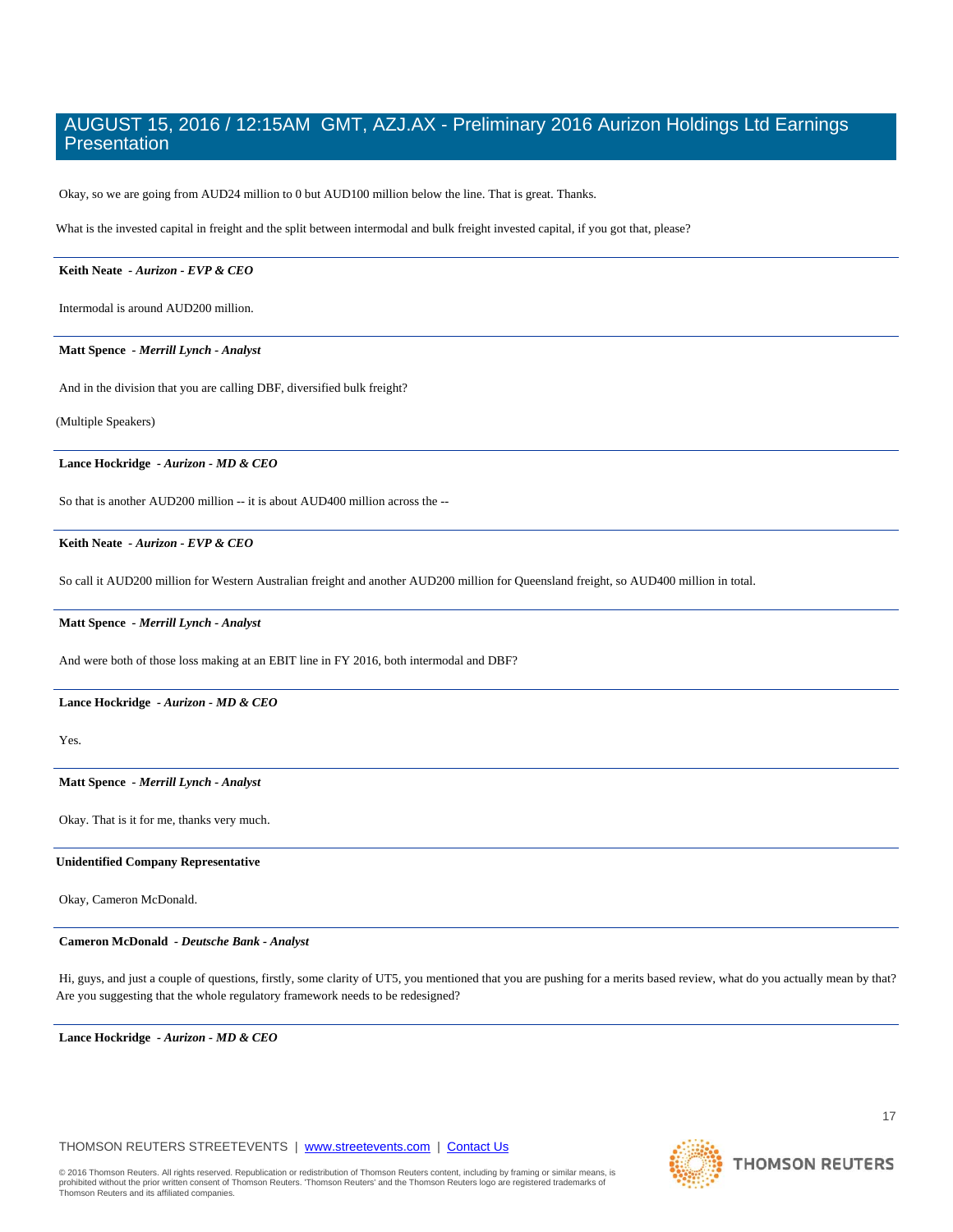I would be reluctant to go as far as the whole although I am tempted strongly, Cameron, but at the moment, the only basis upon which you can challenge a decision is for -- is under the judicial review principles. Without going into a long discussion around that, it has a number of shortcomings in as much as the name suggests, the challenge can only be about the process review, not about the substance of the decision.

Now there are inventive ways that you can try to make one into another but it is somewhat limited. And the way that it works, it is also depending on exactly how it is invoked but generally speaking, would involve an entire opening up of the process.

So we might want, for example, to challenge Part A or an output called element A of the draft undertaking but by virtue of doing that, it opens up the opportunity for the customers to challenge element X which frankly, might be the pricing elements for example.

So we believe that particularly given the nature of what we are talking about here with a very different environment, if I can describe it that way from a customer point of view, in other words, we've got two -- a couple of handfuls of customers, most of whom are bigger than we are. It's a question of who is being protected and we believe that a better outcome would be one in which there was the opportunity for what are -- as we all know, having lived this over recent years, at times, incredibly complex deliberations, an opportunity for there to be a review process around the merits, around the substance of the decision.

# **Cameron McDonald** *- Deutsche Bank - Analyst*

 Okay, and just one final question from me. Just on the GRail, when you look at that opportunity, if you have any -- do you have any concerns around ACCC clearance on actually acquiring that if the opportunity was there?

Secondly, what impact do you think that will have on your operating ratio at the time, given that historically, the division was in effect, set up to minimize the cost of haulage for Glencore.

#### **Lance Hockridge** *- Aurizon - MD & CEO*

With respect to the first, no doubt, others will test the view but our view, and we have taken, as you would expect the external advises that there ought not be competition issues associated with GRail. Given that, the business is conducted in house at the moment. By definition, there is no diminution in the competition as a result of the proposed transaction.

With respect to OR, firstly, let me say we would only proceed, and by proceed, I mean even make a submission, a final submission, in a circumstance where we believe that again, the Company's hurdle rates, profitability, returns, OR, et cetera, can be met as a result of doing this. There is no element of this being a "strategic play" it would be a pure business development play for us which as I said, would require the confidence levels around those hurdle outputs.

So in that context, we would expect to see healthy operating ratios in that space. I prefer to not get too specific about all of that as you can imagine, there are some commercial and competitive elements of all of that -- that will be to the extent that we are proceeding, be building into our submissions.

## **Cameron McDonald** *- Deutsche Bank - Analyst*

# Okay, thanks.

# **Unidentified Company Representative**

Currently, we have no more questions on the line. And if there are no more questions in the room, thank you very much, everyone for your time.

 **Lance Hockridge** *- Aurizon - MD & CEO* 

Thanks everybody.

THOMSON REUTERS STREETEVENTS | www.streetevents.com | Contact Us